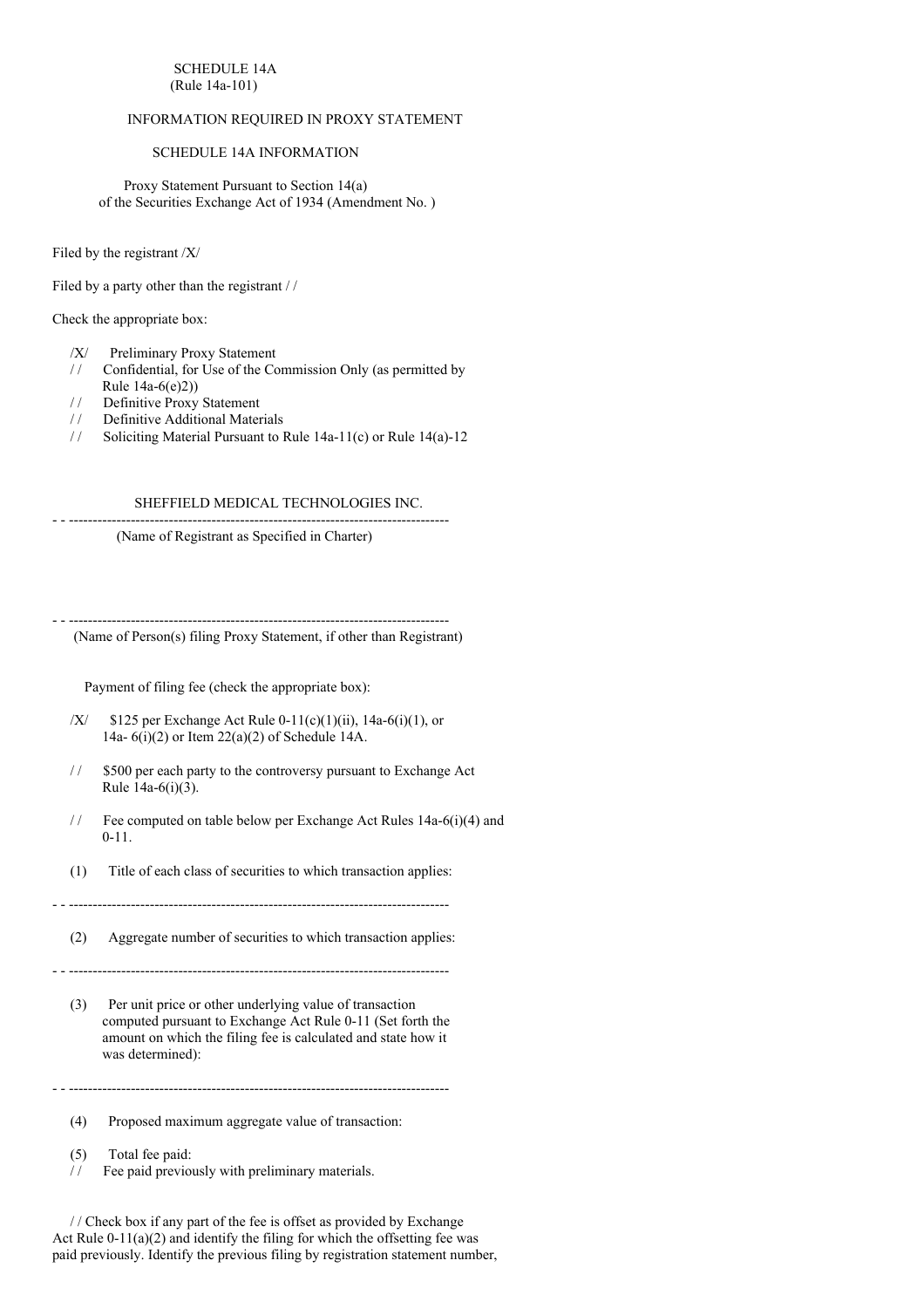or the form or schedule and the date of its filing.

(1) Amount Previously Paid:

- - --------------------------------------------------------------------------------

(2) Form, Schedule or Registration Statement no.:

- - --------------------------------------------------------------------------------

(3) Filing Party:

- - --------------------------------------------------------------------------------

(4) Date Filed:

-2- [PRELIMINARY PROXY MATERIALS]

# SHEFFIELD MEDICAL TECHNOLOGIES INC. 30 ROCKEFELLER PLAZA, SUITE 4515 NEW YORK, NEW YORK 10112 ------------------------

#### NOTICE OF ANNUAL MEETING OF STOCKHOLDERS JUNE 20, 1996 ----------------------

To the Stockholders of SHEFFIELD MEDICAL TECHNOLOGIES INC.:

NOTICE IS HEREBY GIVEN that the Annual Meeting of Stockholders of SHEFFIELD MEDICAL TECHNOLOGIES INC., a Delaware corporation (the "Company"), will be held at The Drake Swiss Hotel, 440 Park Avenue, New York, New York 10022, on Thursday, June 20, 1996 at 10:00 a.m., local time, for the following purposes:

- 1. To elect five (5) members of the Board of Directors;
- 2. To approve the 1996 Directors Stock Option Plan;
- 3. To approve an amendment to the Company's 1993 Stock Option Plan to increase the number of shares of the Company's Common Stock available for issuance thereunder;
- 4. To approve an amendment to the Company's Certificate of Incorporation to increase the number of authorized shares of the Company's Common Stock;
- 5. To ratify the appointment of Ernst & Young LLP as independent auditors of the Company for the fiscal year ending December 31, 1996; and
- 6. To transact such other business as may properly come before the Annual Meeting or any adjournment thereof.

Only stockholders of record at the close of business on May 13, 1996 are entitled to notice of, and to vote at, the Annual Meeting.

By Order of the Board of Directors

GEORGE LOMBARDI **SECRETARY** 

Dated: New York, New York May \_\_, 1996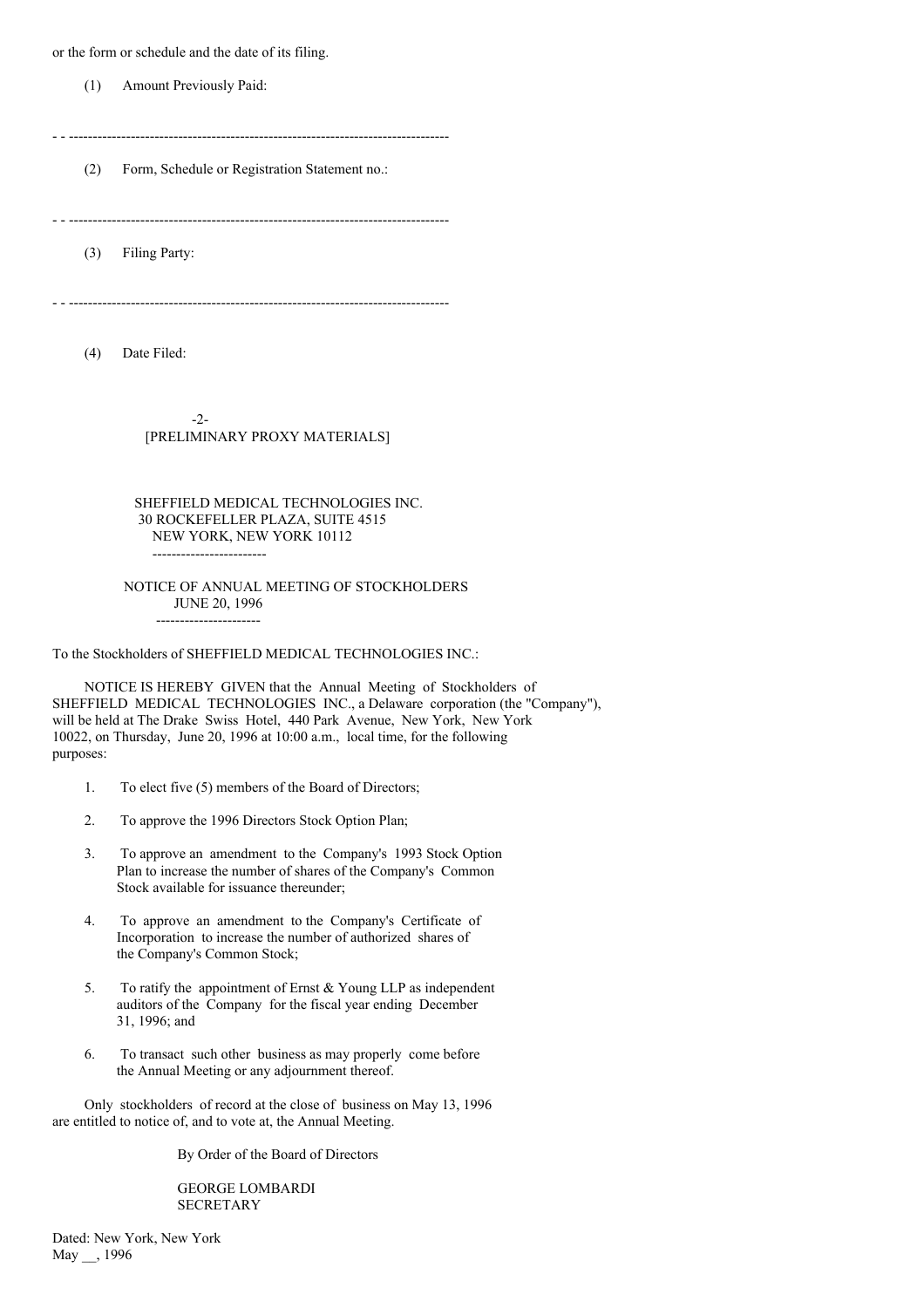# WHETHER OR NOT YOU EXPECT TO BE PRESENT AT THE ANNUAL MEETING YOU ARE URGED TO FILL IN, DATE, SIGN AND RETURN THE ENCLOSED PROXY IN THE ENVELOPE THAT IS PROVIDED, WHICH REQUIRES NO POSTAGE IF MAILED IN THE UNITED STATES. SHEFFIELD MEDICAL TECHNOLOGIES INC. 30 ROCKEFELLER PLAZA, SUITE 4515 NEW YORK, NEW YORK 10112

PROXY STATEMENT FOR ANNUAL MEETING OF STOCKHOLDERS JUNE 20, 1996 -------------------------

### **INTRODUCTION**

 $-$ 

This Proxy Statement is furnished to the stockholders of SHEFFIELD MEDICAL TECHNOLOGIES INC., a Delaware corporation (the "Company"), in connection with the solicitation by the Board of Directors of the Company of Proxies for the Annual Meeting of Stockholders to be held at The Drake Swiss Hotel, 440 Park Avenue, New York, New York 10022, on Thursday, June 20, 1996 at 10:00 a.m., local time, or at any adjournments thereof. The approximate date on which this Proxy Statement and the accompanying Proxy will be first sent or given to stockholders is May  $\,$ , 1996.

# RECORD DATE AND VOTING SECURITIES

The voting securities of the Company outstanding on May 13, 1996<br>consisted of shares of Common Stock, \$.01 par value (the "Co shares of Common Stock, \$.01 par value (the "Common Stock"), entitling the holders thereof to one vote per share. Only stockholders of record as at that date are entitled to notice of and to vote at the Annual Meeting or any adjournments thereof. A majority of the outstanding shares of Common Stock present in person or by proxy is required for a quorum.

### PROXIES AND VOTING RIGHTS

Shares of Common Stock represented by Proxies, in the accompanying form of Proxy, which are properly executed, duly returned and not revoked, will be voted in accordance with the instructions contained therein. If no specification is indicated on the Proxy, the shares represented thereby will be voted (i) for the election as directors of the persons who have been nominated by the Board of Directors, (ii) to approve the Company's 1996 Directors Stock Option Plan (the "1996 Directors Plan"), (iii) to approve an amendment to the Company's 1993 Stock Option Plan (the "1993 Stock Option Plan") to increase the number of shares of Common Stock available for issuance thereunder from 500,000 shares to 1,000,000 shares, (iv) to approve an amendment to the Company's Certificate of Incorporation to increase the number of authorized shares of Common Stock from twenty million  $(20,000,000)$  shares to thirty million  $(30,000,000)$  shares,  $(v)$  to ratify the appointment of Ernst & Young LLP as independent auditors of the Company for the fiscal year ending December 31, 1996 and (vi) for any other matter that may properly come before the Annual Meeting in accordance with the judgment of the person or persons voting the Proxy.

The execution of a Proxy will in no way affect a stockholder's right to attend the Annual Meeting and vote in person. Any Proxy executed and returned by a stockholder may be revoked at any time thereafter if written notice of revocation is given to the Secretary of the Company prior to the vote to be taken at the Annual Meeting or by execution of a subsequent Proxy which is presented to the Annual Meeting, or if the stockholder attends the Annual Meeting and votes by ballot, except as to any matter or matters upon which a vote shall have been cast pursuant to the authority conferred by such Proxy prior to such revocation. Broker "non-votes" and the shares of Common Stock as to which a stockholder abstains are included for purposes of determining the presence or absence of a quorum at the Annual Meeting. A broker "non-vote" occurs when a nominee holding shares for a beneficial owner does not vote on a particular proposal because the nominee does not have discretionary voting power with respect to that item and has not received instructions from the beneficial owner. Broker "non-votes" are not included in the tabulation of the voting results on the election of directors or issues requiring approval of the majority of the votes present and, therefore, do not have the effect of votes in opposition in such tabulations. An abstention from voting on a matter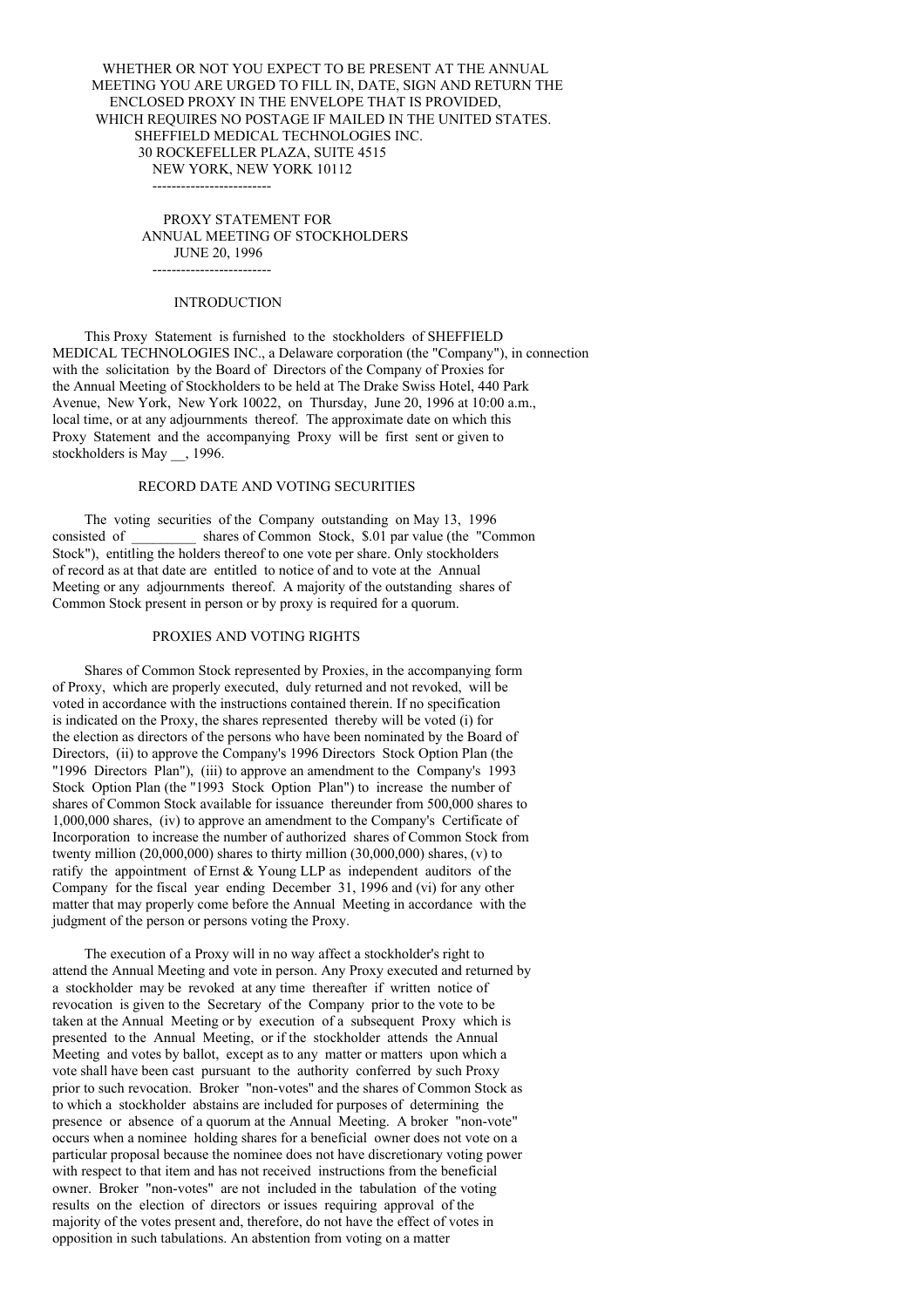or a Proxy instructing that a vote be withheld has the same effect as a vote against a matter since it is one less vote for approval.

All expenses in connection with this solicitation will be borne by the Company. It is expected that solicitations will be made primarily by mail, but regular employees or representatives of the Company may also solicit Proxies by telephone, telegraph or in person, without additional compensation. In addition, the Company has engaged MacKenzie Partners, Inc., a proxy solicitation firm, to assist in the solicitation of Proxies and will pay such firm a fee, estimated at \$1,500, plus reimbursement of reasonable out-of-pocket expenses. The Company will, upon request, reimburse brokerage houses and persons holding shares in the names of their nominees for their reasonable expenses in sending solicitation material to their principals.

#### SECURITY OWNERSHIP

The following table sets forth information concerning ownership of the Company's Common Stock, as at May 13, 1996, by (i) each director and nominee for director, (ii) each executive officer, (iii) all directors and executive officers as a group and (iv) each person known to the Company to be the beneficial owner of more than five percent of the Common Stock. <TABLE> <CAPTION>

|                            | <b>SHARES</b>                    | PERCENT OF         |                        |
|----------------------------|----------------------------------|--------------------|------------------------|
|                            | BENEFICIALLY                     | <b>OUTSTANDING</b> |                        |
| <b>BENEFICIAL OWNER(1)</b> | OWNED                            |                    | <b>COMMON STOCK(2)</b> |
|                            |                                  |                    |                        |
| < S >                      | $<\infty$<br>$\langle C \rangle$ |                    |                        |
|                            | $802,500(3)$ --%                 |                    |                        |
|                            | $-(-(4))$                        | $\ast$             |                        |
|                            | 50,000(5)                        | $\ast$             |                        |
|                            | 280,000(6)                       | $-2/2$             |                        |
|                            | 37,500(7)                        | $\star$            |                        |
|                            | 50,000(8)                        | $\ast$             |                        |
|                            |                                  |                    |                        |

All Directors and Executive Officers as a Group (6 persons)............. \_\_\_\_\_\_\_\_\_ --%  $<$ /TABLE>

- (1) The persons named in the table, to the Company's knowledge, have sole voting and investment power with respect to all shares shown as beneficially owned by them, subject to community property laws where applicable and the information contained in the footnotes hereunder.
- (2) Calculations assume that all options and warrants held by each director, director nominee and executive officer and exercisable within 60 days after May 13, 1996 have been exercised.
- (3) Includes 510,000 shares of Common Stock issuable upon exercise of options and warrants exercisable within 60 days of May 13, 1996. Mr. Eger's address is c/o Sheffield Medical Technologies Inc., 30 Rockefeller Plaza, Suite 4515, New York, New York 10112.
- (4) Mr. Zeldin's address is c/o Sheffield Medical Technologies Inc., 30 Rockefeller Plaza, Suite 4515, New York, New York 10112.

-2-

- (5) Represents 50,000 shares of Common Stock issuable upon exercise of options exercisable within 60 days of April 30, 1996. Mr. Alphin's address is 2692 Richmond Road, Lexington, Kentucky 40509.
- (6) Represents (i) 50,000 shares of Common Stock subject to options exercisable within 60 days of April 30, 1996, (ii) 200,000 shares of Common Stock subject to a warrant issued to SMT Investment Partnership, a Massachusetts

<sup>-</sup> - ------------------ \* Less than 1%.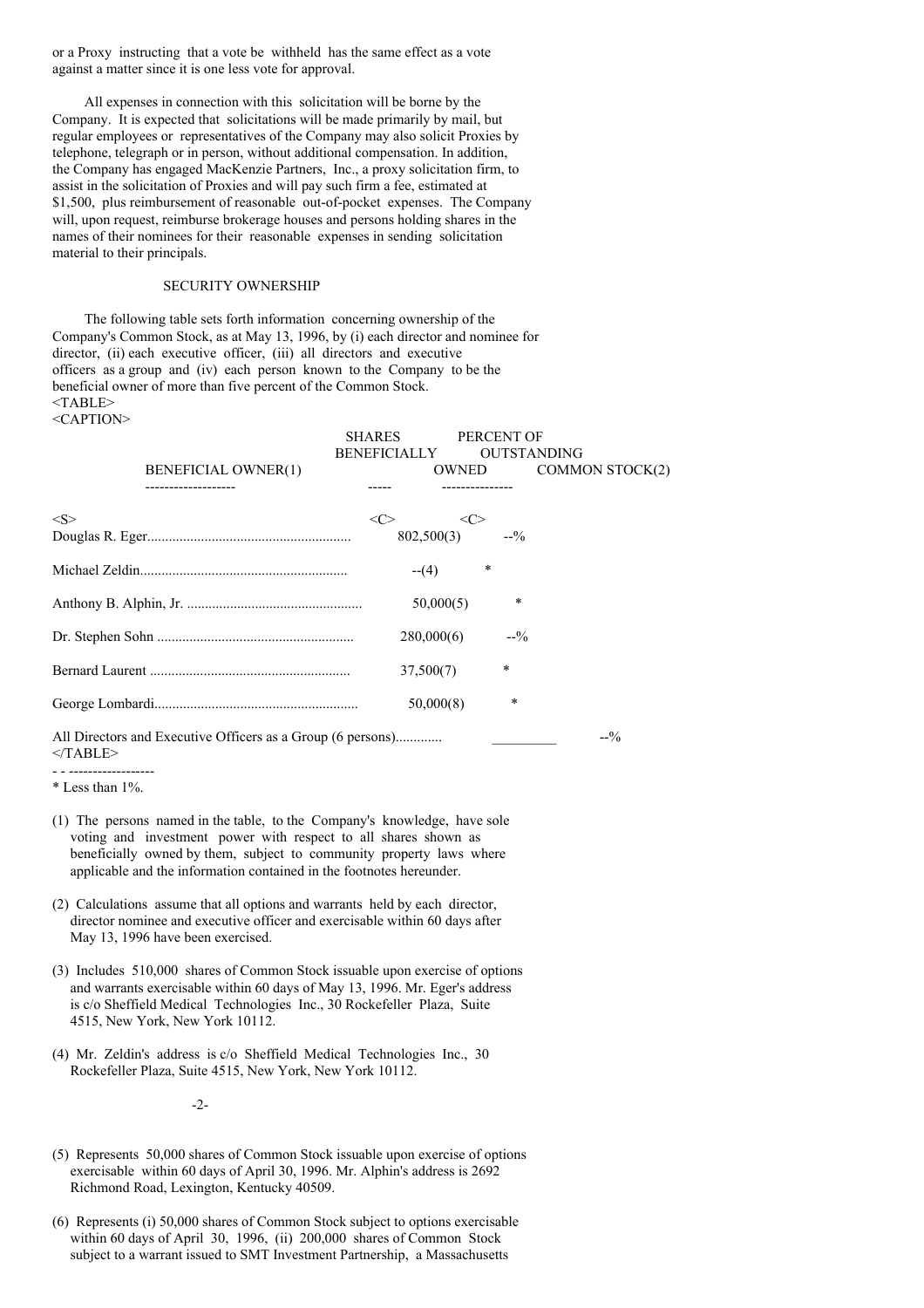limited partnership ("SMT"), and (iii) 30,000 shares of Common Stock subject to a warrant issued to The Fort Hill Group, Inc. ("Fort Hill"). Dr. Sohn is a general partner of SMT and a former officer of Fort Hill. Dr. Sohn disclaims beneficial ownership of (a) any shares of Common Stock that SMT has the right to acquire and (b) any shares that Fort Hill has the right to acquire (other than 10,000 shares issuable upon exercise of the above-mentioned warrant issued to Fort Hill that Dr. Sohn has the right to receive upon issuance). See "Certain Relationships and Related Transactions." Dr. Sohn's address is 170 Commonwealth Avenue, Boston, Massachusetts 02116.

- (7) Includes 12,500 shares of Common Stock subject to warrants exercisable within 60 days of May 13, 1996 held by Global Equities. Mr. Laurent is a director of Global Equities. Mr. Laurent disclaims beneficial ownership of any shares of Common Stock that Global Equities has the right to acquire. Mr. Laurent's address is 168 Sloan Street, London, England SW1X9QF.
- (8) Represents 50,000 shares of Common Stock issuable upon exercise of options exercisable within 60 days of May 13, 1996. Mr. Lombardi's address is c/o Sheffield Medical Technologies Inc., 30 Rockefeller Plaza, Suite 4515, New York, New York 10112.

---------------

### PROPOSAL NO. 1

### ELECTION OF DIRECTORS

Directors of the Company hold office until the next annual meeting of stockholders or until their successors are elected and qualified. Directors shall be elected by a plurality of the votes cast, in person or by proxy, at the Annual Meeting. If no contrary instructions are indicated, Proxies will be voted for the election of Douglas R. Eger, Michael Zeldin, Anthony B. Alphin, Jr., Dr. Stephen Sohn and Bernard Laurent, the five nominees of the Board of Directors. All of the nominees are currently directors of the Company. The Company does not expect that any of the nominees will be unavailable for election, but if that should occur before the Annual Meeting, the Proxies will be voted in favor of the remaining nominees and may also be voted for a substitute nominee or nominees selected by the Board of Directors.

### THE BOARD OF DIRECTORS RECOMMENDS A VOTE FOR ELECTION OF EACH OF THE NOMINEES

### -3- MANAGEMENT

#### DIRECTORS AND EXECUTIVE OFFICERS

The following table and paragraphs set forth information regarding each Director, Director nominee and executive officer of the Company:  $<$ TABLE $>$ <CAPTION>

| <b>NAME</b>          | AGE       |                                                                                       | DIRECTOR SINCE POSITION WITH COMPANY |
|----------------------|-----------|---------------------------------------------------------------------------------------|--------------------------------------|
|                      |           |                                                                                       |                                      |
| $<\leq>$             | <<><br>35 | <<><br><<><br>November 1991                                                           | Chairman, Chief Executive            |
| Officer and Director |           |                                                                                       |                                      |
|                      | 58        | May 1996<br><b>Executive Vice President-</b><br>Corporate Development and<br>Director | Chief Operating Officer,             |
|                      | 52        | Vice President, Treasurer<br>and Secretary                                            | Chief Financial Officer,             |
|                      | 50        | November 1993                                                                         | Director                             |
|                      | 51        | January 1995                                                                          | Director                             |
|                      | 44        | May 1995                                                                              | Director                             |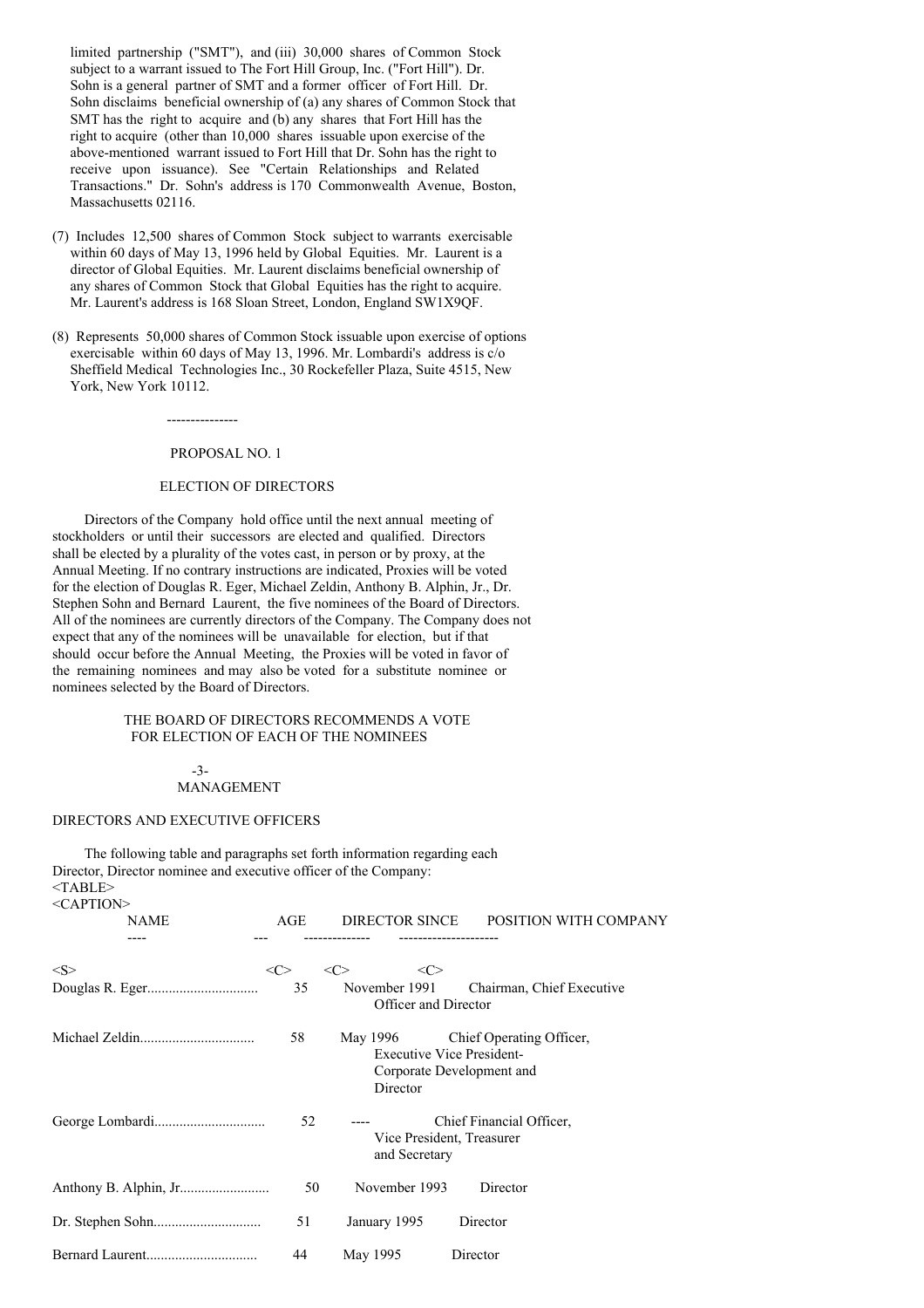### $<$ /TABLE>

DOUGLAS R. EGER. Mr. Eger has been a Director of the Company since November 1991, served as President of the Company from March 1992 through June 1994 and has served as Chairman of the Company since June 1994. On February 13, 1995, Mr. Eger was elected Co-Chief Executive Officer of the Company and was elected Chief Executive Officer in February 1996. From 1987 to 1990, Mr. Eger was the owner of Eger Innovation Group, a privately held company engaged in a variety of technology development and venture capital activities. Mr. Eger was a founder of Eger Innovation Group, Inc. and a successor company, TechSource Development Corporation ("TechSource"), a company founded in 1990 to assist universities in the development and commercialization of promising scientific discoveries.

MICHAEL ZELDIN, PH.D. Mr. Zeldin has been the Chief Operating Officer and Executive Vice President - Corporate Development of the Company since March 1996. From 1989 to March 1996, Mr. Zeldin was President of Cambridge Biomedical Management, a management assistance firm specializing in the biomedical and pharmaceutical industries. From 1985 to 1989, Mr. Zeldin was President and Director of Research of Procept, Inc., a developer of immunotherapeutic technologies and products.

ANTHONY B. ALPHIN. Mr. Alphin has been a Director of the Company since November 1993. Mr. Alphin has been Chairman and Chief Executive Officer of Moneywatch Investments, Inc., a real estate investment and development company, since 1981. Mr. Alphin has been a director of Norcross  $\&$  Co., Inc., the managing underwriter of the Company's February 1993 public offering, since 1991.

#### $-4-$

DR. STEPHEN SOHN. Dr. Sohn has been a Director of the Company since January 1995. Dr. Sohn has been on the plastic and reconstructive surgery staff of the Brigham & Women's Hospital since 1974. From 1974 to 1990 Dr. Sohn was a Clinical Instructor in surgery at the Harvard University Medical School.

BERNARD LAURENT. Mr. Laurent has been a Director of the Company since May 1995. Mr. Laurent has been the owner of B. Laurent & Co., an investment firm based in London, England, since 1990. Prior to 1990, Mr. Laurent served in various positions at Charterhouse Bank Limited (London), Dillon Read Limited and Bear Stearns & Co. Mr. Laurent is a Director of International CHS Resources Corporation (Canada), International Telepresence (Canada) Inc. and Global Equities S.A. (Paris).

#### BOARD MEETINGS AND COMMITTEES

The Board of Directors of the Company held eight meetings during the fiscal year ended December 31, 1995. From time to time during such fiscal year, the members of the Board acted by unanimous written consent. The Company has standing Stock Option, Compensation, Audit and Scientific Review Committees. The Stock Option Committee reviews, analyzes and approves grants of stock options and stock to eligible persons under the Company's 1993 Stock Option Plan and the Company's 1993 Restricted Stock Plan. The current members of the Stock Option Committee (appointed in March 1996) are Anthony B. Alphin, Jr. and Stephen Sohn. The Stock Option Committee did not hold any formal meetings in 1995, but approved certain actions by written consent. The Compensation Committee reviews, analyses and makes recommendations to the Board of Directors regarding compensation of Company directors, employees, consultants and others, including grants of stock options (other than stock option grants under the Company's 1993 Stock Option Plan). The current members of the Compensation Committee (appointed in December 1995) are Anthony B. Alphin, Jr., Stephen Sohn and Bernard Laurent. The Compensation Committee did not hold any formal meeting in 1995, but approved certain actions by written consent. The Audit Committee reviews, analyzes and makes recommendations to the Board of Directors with respect to the Company's compensation and accounting policies, controls and statements and coordinates with the Company's independent public accountants. The current members of the Audit Committee (appointed in December 1995) are Anthony B. Alphin, Jr. and Bernard Laurent. The Audit Committee held two formal meetings in 1995. The Scientific Review Committee was established to discuss the science and potential commercialization, clinical development and business development of existing and future technologies of the Company. The current members of the Scientific Review Committee (appointed in July 1995) are Douglas R. Eger and Dr. Stephen Sohn. The Scientific Review Committee held formal meetings on a monthly basis in 1995. The Company does not have a standing nominating committee or a committee which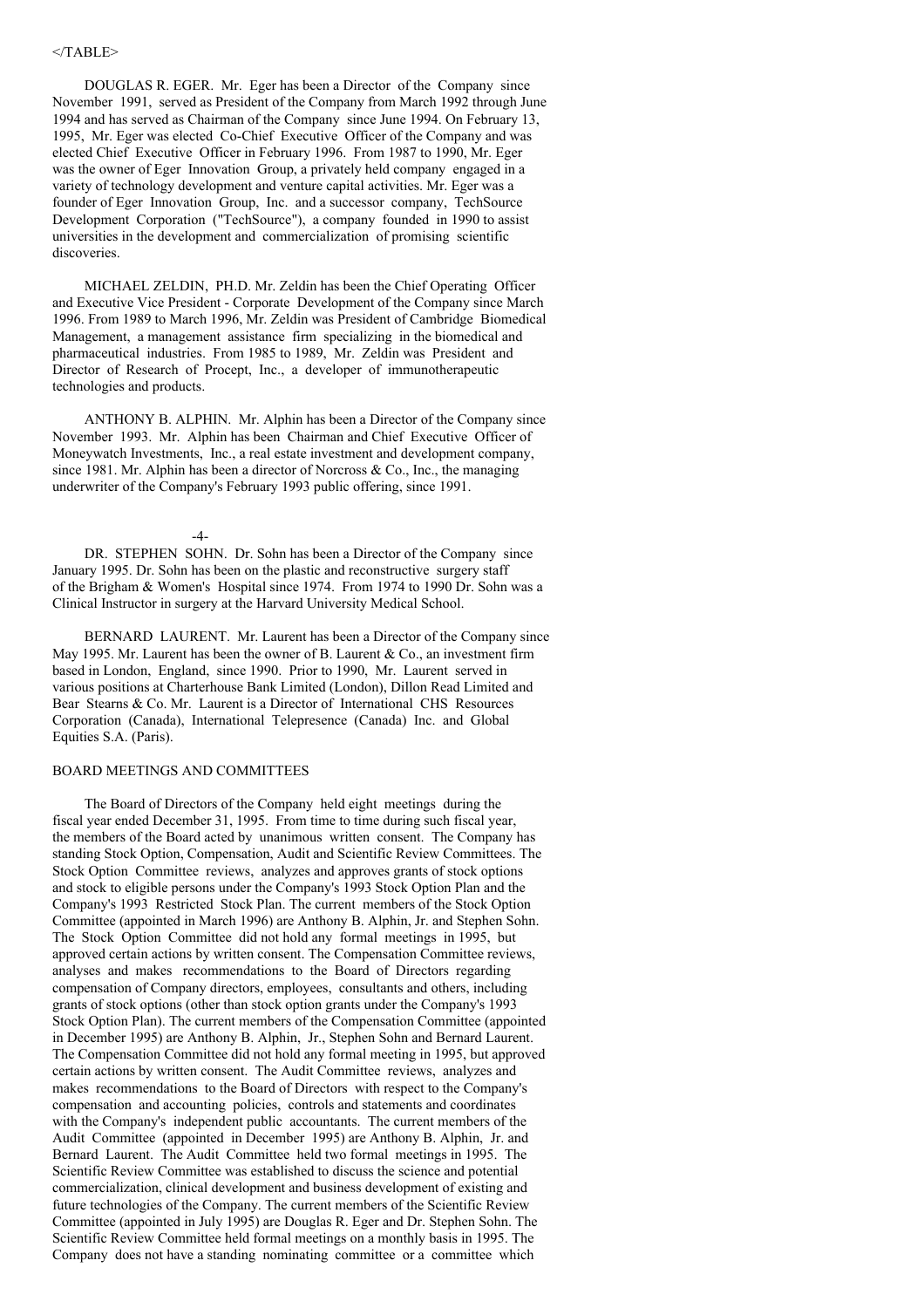### BOARD OF DIRECTORS COMPENSATION

The Company does not currently compensate Directors who are also employees of the Company for their service on the Board of Directors. Directors who are not employees of the Company are entitled to receive compensation for serving as directors in the amount of \$750 for each Board of Directors meeting attended and \$400 for each Board of Directors committee meeting attended. Under current Company policy, each non-employee Director of the Company receives an option to purchase 50,000 shares of Common Stock at an exercise price per share equal to the then current market price of a share of Common Stock in connection with such Director's election to the Board of Directors. In the event that the 1996 Directors Plan is approved by the stockholders, on June 30, 1996, all non-employee Directors will receive an option to purchase 15,000 shares of Common Stock at an exercise price per share equal to the then current market price of a share of Common Stock. Thereafter, each new non-employee Director will receive an option under the 1996 Directors Plan to purchase 25,000 shares of Common Stock upon his or her election to the Board of Directors and will also receive an option to purchase 15,000 shares of Common Stock on January 1 of each year, in each case at an exercise price per share equal to the then current

-5-

market price of a share of Common Stock. Directors are reimbursed for their expenses incurred in attending meetings of the Board of Directors and its committees.

### EXECUTIVE COMPENSATION

The following table sets forth, for the fiscal years indicated, all compensation awarded to, earned by or paid to Douglas R. Eger and Harvey L. Kellman, each of whom served as co-chief executive officers of the Company commencing in February 1995. There is no other executive officer of the Company whose salary and bonus exceeded \$100,000 with respect to the fiscal years ended December 31, 1995, December 31, 1994 and December 31, 1993. <TABLE> <CAPTION>

#### SUMMARY COMPENSATION TABLE

|                                       | ANNUAL COMPENSATION |            | <b>COMPENSATION</b>                 | <b>AWARDS</b> |                                                         |               |
|---------------------------------------|---------------------|------------|-------------------------------------|---------------|---------------------------------------------------------|---------------|
| <b>NAME AND</b><br>PRINCIPAL POSITION | <b>YEAR</b>         | SALARY(\$) | OTHER ANNUAL<br><b>COMPENSATION</b> | BONUS(\$)     | <b>SECURITIES</b><br><b>UNDERLYING</b><br>$($ \$ $)(1)$ | $OPTIONS(\#)$ |
| $<\leq>$<br><<>                       | <<>                 | <c></c>    | <<>                                 | <( '>         |                                                         |               |
| Douglas R. Eger, Chairman             | 1995                | \$172,500  | $\theta$                            | $\Omega$      | 80,000                                                  |               |
| 1994                                  | \$96,000            | $\theta$   | $\theta$                            | 0             |                                                         |               |
| 1993                                  | \$96,000            | $\theta$   | $\theta$                            | 300,000       |                                                         |               |
| Harvey L. Kellman, Vice Chairman      | 1995                | \$163,125  | $\theta$                            | $\Omega$      | $\Omega$                                                |               |
| Chief Executive Officer(2)            | 1994                | \$97,500   | $\theta$                            | 0             | 250,000(3)                                              |               |

LONG-TERM

 $<$ /TABLE>

- - ---------------------

(1) Perquisites and other personal benefits, securities or property delivered to each executive officer did not exceed the lesser of \$50,000 or 10% of such executive's salary and bonus.

- (2) Mr. Kellman resigned as an officer and Director of the Company in February 1996.
- (3) By agreement of Mr. Kellman and the Company, Mr. Kellman's option to purchase 124,998 shares of Common Stock included in such option grant was terminated in August 1995.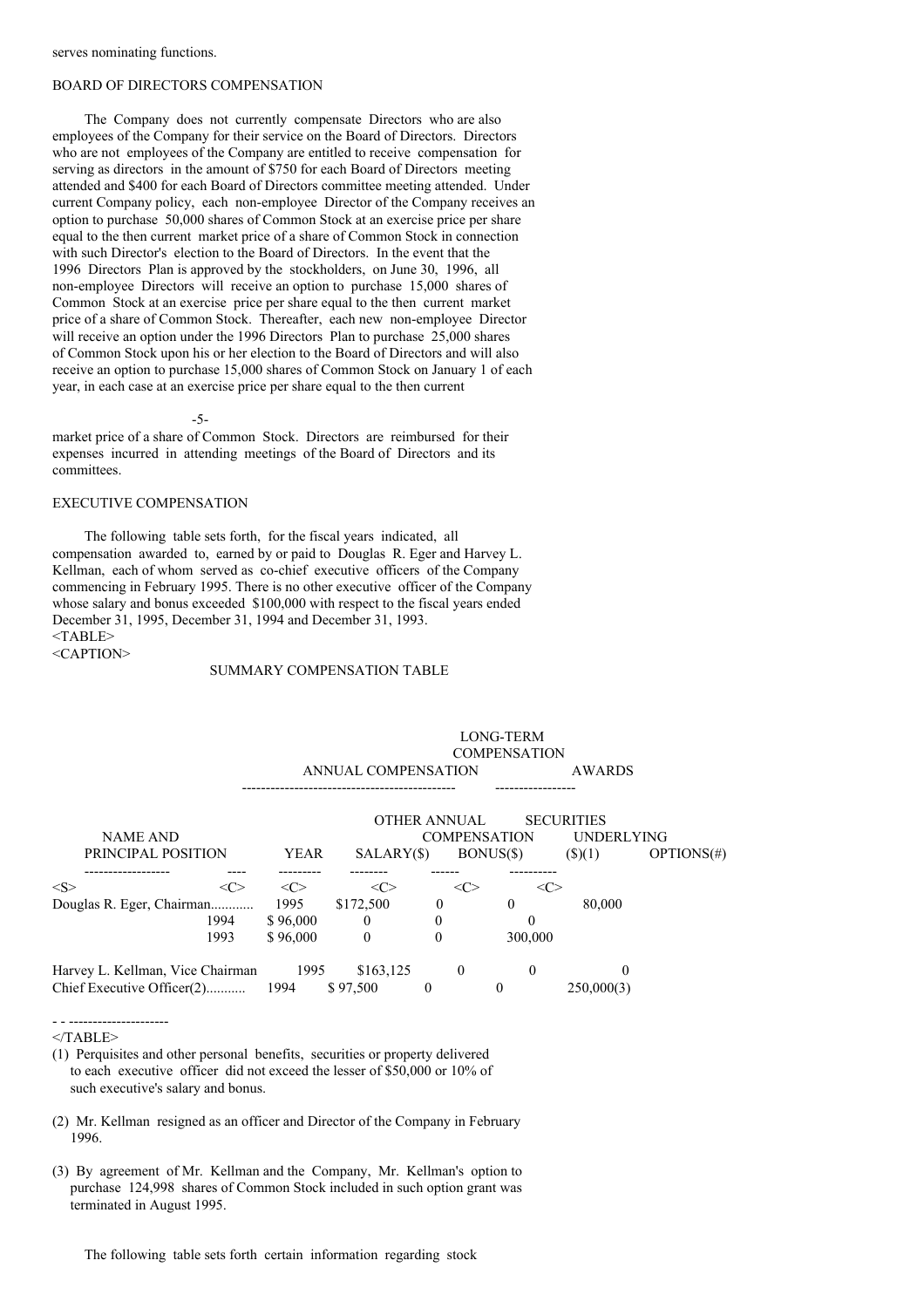option grants made to Mr. Eger during the fiscal year ended December 31, 1995.

| $<$ TABLE>                                                                                                                                                                                                                                                 | OPTION GRANTS IN LAST FISCAL YEAR                                                                                                                                                                                                                      |                                                                        |  |  |  |  |
|------------------------------------------------------------------------------------------------------------------------------------------------------------------------------------------------------------------------------------------------------------|--------------------------------------------------------------------------------------------------------------------------------------------------------------------------------------------------------------------------------------------------------|------------------------------------------------------------------------|--|--|--|--|
| $<$ CAPTION>                                                                                                                                                                                                                                               | <b>INDIVIDUAL GRANTS</b>                                                                                                                                                                                                                               |                                                                        |  |  |  |  |
| <b>NAME</b><br>----                                                                                                                                                                                                                                        | % OF TOTAL<br><b>NO. OF SECURITIES</b><br><b>OPTIONS</b><br><b>UNDERLYING</b><br><b>GRANTED TO</b><br><b>EXERCISE OR</b><br><b>OPTIONS</b><br><b>EMPLOYEES IN</b><br><b>BASE PRICE</b><br>GRANTED(#)<br><b>FISCAL YEAR</b><br>(S/SH)<br>----<br>------ | <b>EXPIRATION</b><br><b>DATE</b>                                       |  |  |  |  |
| <s><br/>Douglas R. Eger</s>                                                                                                                                                                                                                                | $<\infty$<br>$<\!\!C\!\!>$<br>$<\infty$<br>$\langle C \rangle$<br>80,000<br>51%<br>\$4.00<br>3/16/99                                                                                                                                                   |                                                                        |  |  |  |  |
| $<$ TABLE>                                                                                                                                                                                                                                                 |                                                                                                                                                                                                                                                        |                                                                        |  |  |  |  |
|                                                                                                                                                                                                                                                            | -6-                                                                                                                                                                                                                                                    |                                                                        |  |  |  |  |
|                                                                                                                                                                                                                                                            |                                                                                                                                                                                                                                                        |                                                                        |  |  |  |  |
| The following table sets forth certain information regarding<br>unexercised stock options held by Messrs. Eger and Kellman as of December 31,<br>1995. No stock options were exercised by such officers during the fiscal year<br>ended December 31, 1995. |                                                                                                                                                                                                                                                        |                                                                        |  |  |  |  |
| $<$ TABLE><br><caption></caption>                                                                                                                                                                                                                          | AGGREGATED FISCAL YEAR-END OPTION VALUES                                                                                                                                                                                                               |                                                                        |  |  |  |  |
| <b>NAME</b>                                                                                                                                                                                                                                                | NUMBER OF UNEXERCISED OPTIONS AT<br>DECEMBER 31, 1995(#)<br>AT DECEMBER 31, 1994 (\$)(1)<br>EXERCISABLE/UNEXERCISABLE                                                                                                                                  | VALUE OF UNEXERCISED IN-THE-MONEY OPTIONS<br>EXERCISABLE/UNEXERCISABLE |  |  |  |  |
| < S ><br>Douglas R. Eger                                                                                                                                                                                                                                   | $<\!\!C\!\!>$<br>$<\!\!C\!\!>$<br>510,000/40,000<br>\$422,261/\$40,000                                                                                                                                                                                 |                                                                        |  |  |  |  |

Harvey L. Kellman............. 125,002/0 0/0  $<$ /TABLE>

- - ---------------- (1) Based on the last reported sales price of the Company's Common Stock on December 29, 1995, as reported by the American Stock Exchange, of \$3.50 per share.

#### LONG-TERM INCENTIVE AND RETIREMENT PLANS

The Company maintains a 401(k) savings plan which covers substantially all employees. Under the 401(k) savings plan, employees may elect to defer up to 15% of their salary, subject to Internal Revenue Code limits. The Company may make a discretionary match as well as a discretionary contribution. As of March 31, 1996, the Company had not made any contributions to the 401(k) savings plan. Aside from the 401(k) plan, the Company does not have any long-term incentive or defined benefit pension plans.

#### EMPLOYMENT AGREEMENTS

In October 1995, the Company entered into a two-year employment agreement with Douglas R. Eger, pursuant to which Mr. Eger serves as the Company's Chairman and Chief Executive Officer. The term of the agreement is automatically extended for an additional one year term from year to year unless either party notifies the other of its intention to terminate at least 60 days prior to the end of the then current term. Mr. Eger is required to devote such time, attention and energy to the Company as required for performance of his duties under the agreement. The agreement includes confidentiality and non-compete provisions. Mr. Eger's annual base salary under the agreement is \$230,000.

In March 1996, the Company entered into a two-year employment agreement with Michael Zeldin pursuant to which Mr. Zeldin agreed to serve as Chief Operating Officer and Executive Vice President - Corporate Development of the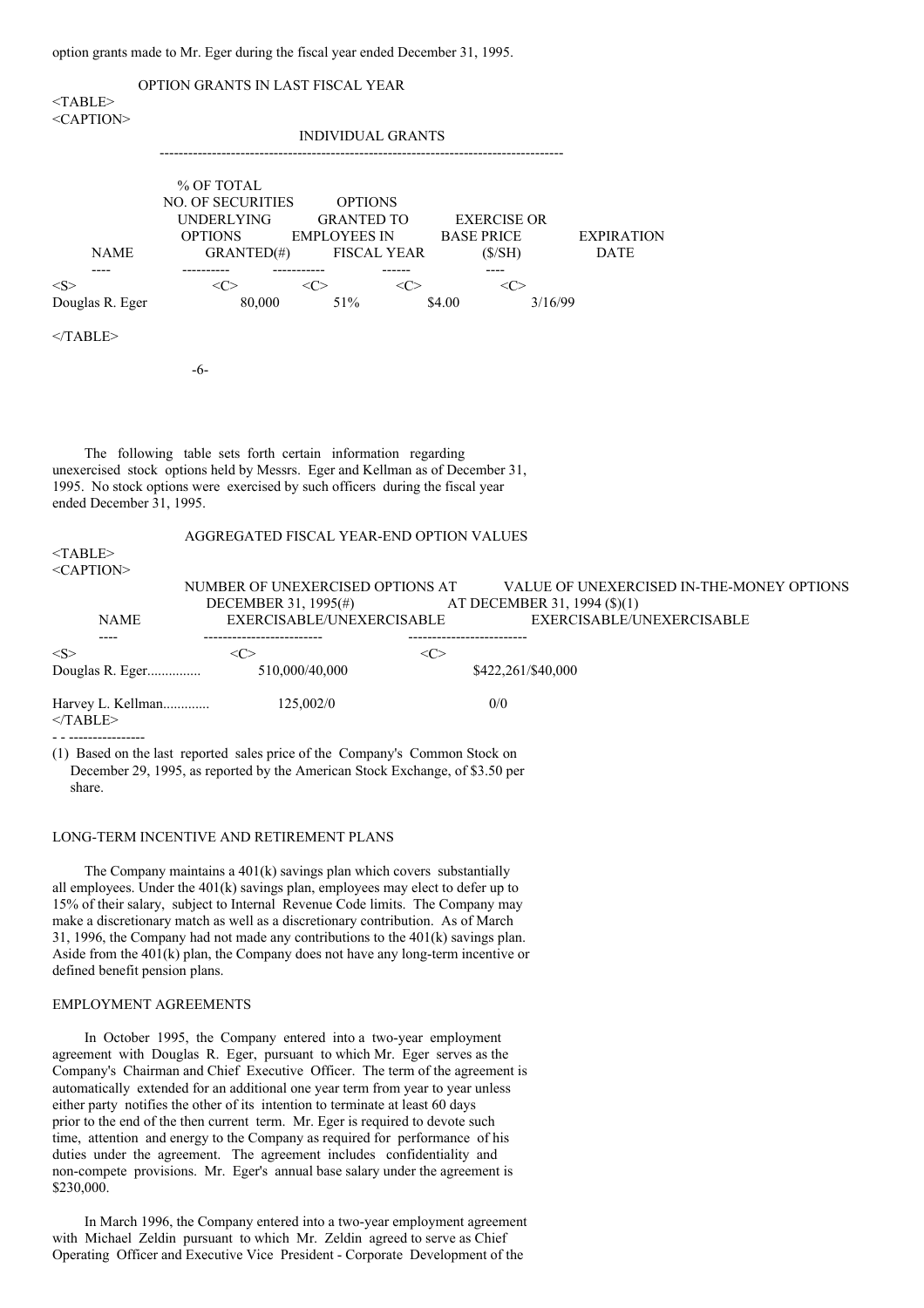Company. The Agreement automatically renews for successive one year terms unless either party provides written notice to the other of his or its intent to terminate at least 90 days prior to the end of the current term. The agreement contains non-compete and confidentiality provisions. Mr. Zeldin's annual base salary under the agreement is \$175,000.

In August 1995, the Company entered into an amended and restated employment agreement with Harvey L. Kellman pursuant to which Mr. Kellman agreed to serve as the Company's Vice Chairman. The term of the agreement is one year. Mr. Kellman is required by the agreement to devote his full business and professional time to Company affairs. The agreement contains non-compete and confidentiality provisions. Mr. Kellman's annual base salary under the agreement is \$135,000. Mr. Kellman resigned as an officer and Director of the Company in February 1996.

In September 1995, the Company entered into a two-year employment agreement with George Lombardi pursuant to which Mr. Lombardi agreed to serve as Vice President and Chief Financial Officer of the Company.

-7-

Such agreement automatically renews for successive one-year terms unless either party provides written notice to the other of his or its intent to terminate at least 90 days prior to the initial day of any new term. If Mr. Lombardi's employment is terminated other than for cause, he is entitled to receive a severance payment of \$60,000, payable in six \$10,000 installments. The agreement contains non-compete and confidentiality provisions. Mr. Lombardi's annual base salary under the agreement is \$120,000.

# COMPLIANCE WITH SECTION 16(A) OF THE SECURITIES EXCHANGE ACT OF 1934

Section 16(a) of the Securities Exchange Act of 1934, as amended, requires the Company's officers and directors, and persons who own more than ten percent of a registered class of the Company's equity securities, to file reports of ownership and changes in ownership with the Securities and Exchange Commission (the "Commission"). Officers, directors and greater than ten percent shareholders are required by the Commission's regulations to furnish the Company with copies of all Section 16(a) forms they file.

Based solely on review of copies of such forms furnished to the Company, or written representations that no Form 5's were required, the Company believes that during the year ended December 31, 1995, except as described below, all Section 16(a) filing requirements applicable to its officers, directors and greater than ten-percent beneficial owners were complied with.

Form 3's for each of Bernard Laurent and Dr. Allan M. Green, a former Director, were filed late with the Commission in 1995.

Douglas R. Eger failed to file one monthly report covering one transaction in 1995. Such transaction was subsequently reported to the Commission on Form 5.

Harvey L. Kellman failed to file one monthly report covering one transaction in 1995. Such transaction was subsequently reported to the Commission on Form 5.

### CERTAIN RELATIONSHIPS AND RELATED TRANSACTIONS

On January 23, 1995, SMT made a loan (the "SMT Loan") to the Company in the principal amount of \$550,000 pursuant to a demand loan agreement (the "SMT Loan Agreement"). Under the terms of the SMT Loan Agreement, SMT could demand the payment in full of the SMT Loan at any time. To secure the Company's obligations under the SMT Loan Agreement, the Company granted SMT a security interest in substantially all of the Company's assets, which security interest has since been released. The note evidencing the SMT Loan (the "Original SMT Note") was exchanged pursuant to the terms of the SMT Loan Agreement for a new note (the "SMT Convertible Note") that permitted the holder to exchange the SMT Convertible Note (in whole, but not in part) into 200,000 shares of Common Stock. In addition, the SMT Loan Agreement required the Company upon issuance of the SMT Convertible Note to issue to SMT warrants (the "SMT Warrants") to acquire 200,000 shares of Common Stock at any time within five years after the date of issue for a price of \$4.00 per share. The SMT Warrants are redeemable by the Company for \$4.00 per share at any time after the price of the Common Stock exceeds an average of \$6.00 per share for 20 business days. SMT was granted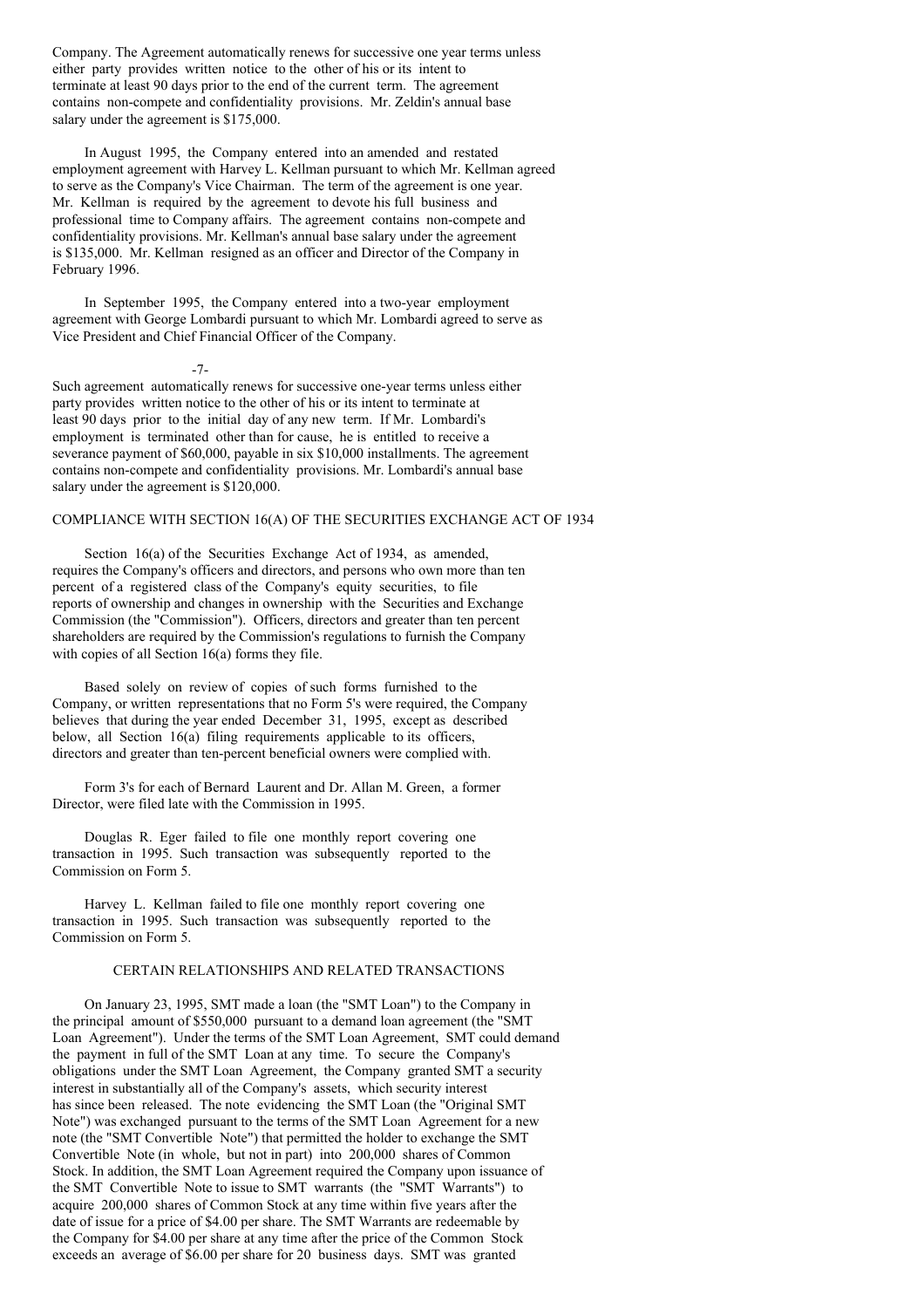certain registration rights with respect to the Common Stock issuable to SMT upon conversion of the SMT Convertible Note and the SMT Warrants. By letter dated June 1, 1995, SMT exercised its right to convert the SMT Convertible Note into 200,000 shares of Common Stock and subsequently assigned the right to such shares to an unaffiliated third party.

As a condition to making the SMT Loan, the Board of Directors was expanded by the election of John R. Lakian, George R. Begley, Andrew Monness and Dr. Stephen Sohn, all nominees of SMT. Messrs. Lakian and Monness resigned as directors of the Company as of May 24, 1995 and Mr. Begley resigned as a Director as of July 6, 1995.

-8-

At the time of making the SMT Loan, Messrs. Begley and Lakian and Dr. Stephen Sohn were general partners of SMT. In addition, Messrs. Begley and Lakian and Dr. Stephen Sohn were executive officers of The Fort Hill Group, Inc. ("Fort Hill"), a former financial adviser to the Company, at such time.

Fort Hill served as financial advisor to the Company in connection with the Company's private placement of units (each consisting of two shares of Common Stock and one warrant to purchase an additional share of Common Stock) that was consummated in April 1995 (the "First 1995 Unit Private Placement"). For its financial advisory services, Fort Hill was paid \$177,470 in fees and commissions. In addition, the Company issued Fort Hill a five year warrant to purchase 30,000 shares of Common Stock with an exercise price of \$3.25 per share.

Global Equities, an investment firm headquartered in Paris, France, was paid commissions totalling \$45,440 for services provided in connection with the First 1995 Unit Private Placement. In addition, the Company issued Global Equities units consisting of 25,000 shares of Common Stock and warrants to purchase 12,500 additional shares of Common Stock at an exercise price of \$5.00 per share. Bernard Laurent, a Director of the Company, and Patrick Piard, a former Director of the Company, are also principals of Global Equities.

#### **TECHSOURCE**

E/J Development Corporation d/b/a TechSource Development Corporation ("TechSource") was founded in 1990 as a service corporation to provide advocacy in the management, protection, development and marketing of promising technological innovations. The Company acquired its rights to certain of its biomedical projects from TechSource in consideration for the issuance of shares of Common Stock by the Company to TechSource described below. TechSource is a privately held corporation which, prior to September 1994, was owned on an equal basis by Douglas Eger, the Chairman of the Board and Chief Executive Officer of the Company, and Arthur M. Jenke, a former Director and former Chief Financial Officer of the Company.

Pursuant to a Right of First Refusal Agreement dated November 10, 1992 (the "Right of First Refusal Agreement") between the Company, TechSource, and Messrs. Eger and Jenke, TechSource agreed that in the course of its business involving technology transfer from a variety of disciplines, it would not, during the term of the agreement, transfer, offer, assign, sell or otherwise grant to any third party, any interest, in whole or in part, in any biomedical technology in which TechSource had or could acquire rights, without first offering to transfer or assign such biomedical technology to the Company upon the terms and conditions negotiated for, or available to, any other bona fide prospective transferee. In June 1993, the Right of First Refusal Agreement was terminated in exchange for the grant of five year options to purchase 140,000 shares of Common Stock to Mr. Eger and 60,000 shares of Common Stock to Mr. Jenke at an exercise price equal to \$3.50 per share.

Under the UGIF Option Agreement dated November 11, 1992 (the "UGIF Option Agreement"), which was approved by the Company's stockholders on December 2, 1993, the Company obtained an option from TechSource to acquire an exclusive sublicense for the UGIF Technology (the "UGIF Option"). Pursuant to the UGIF Option Agreement, the Company assumed the obligations of TechSource to fund research under a related sponsored research agreement between TechSource and Baylor College of Medicine, pursuant to which and if the technology is successfully developed, the Company has the right to license, fund additional research and commercialize the UGIF Technology at the time of the execution of such agreement. As consideration for the UGIF Option, the Company agreed to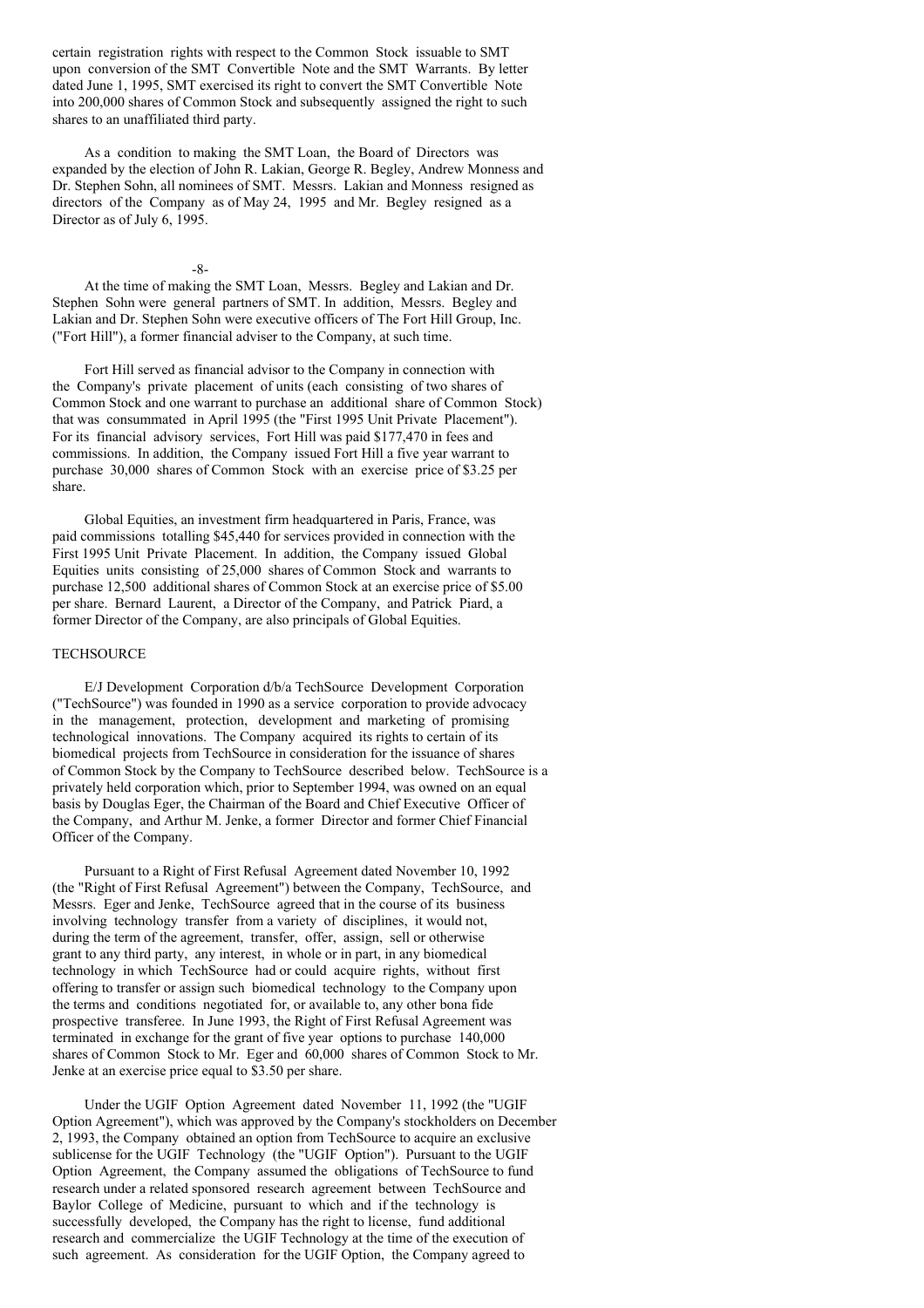issue 300,000 shares of Common Stock to TechSource. TechSource assigned its right to receive such shares of Common Stock to Messrs. Eger and Jenke and, in January 1994, the Company issued 215,000 of such shares to Mr. Eger and 85,000 of such shares to Mr. Jenke.

In September 1994, Mr. Eger and Mr. Jenke executed an agreement pursuant to which Mr. Eger conveyed all of his stock in TechSource to Mr. Jenke. Upon such conveyance, Mr. Jenke became the sole officer, director and shareholder of TechSource.

#### $-9$

Pursuant to assignment agreements executed by TechSource in 1994, TechSource formally assigned certain of its rights to technology in respect of which the Company has funded research to the Company for no additional consideration.

# CONSULTING ARRANGEMENTS

Dr. Allan M. Green and Dr. Stephen Sohn each received fees of \$33,333 and \$37,500, respectively, in 1995 from the Company in consideration of scientific consulting services rendered to the Company by them.

Bernard Laurent received \$35,000 in 1995 from the Company in consideration of investment banking and business advice rendered to the Company by Mr. Laurent.

# OTHER TRANSACTIONS

In connection with Arthur M. Jenke's resignation as Director and Chief Financial Officer of the Company in September 1994, the Company entered into a consulting agreement with Mr. Jenke. Pursuant to the consulting agreement, Mr. Jenke agreed to provide advice to the Company in connection with various Company matters, including periodic filings and registration statements with the Commission. Mr. Jenke received approximately \$5,300 per month for his services under the consulting agreement and was reimbursed for his related expenses. In addition, the consulting agreement provides that the Company shall permit Mr. Jenke to effect a "cashless" exercise of his outstanding options and warrants. Mr. Jenke's services to the Company as a consultant concluded in January 1995.

### PROPOSAL NO. 2

#### APPROVAL OF 1996 DIRECTORS STOCK OPTION PLAN

# GENERAL

The Board of Directors has unanimously approved for submission to a vote of stockholders a proposal to approve the 1996 Directors Plan as set forth in Appendix A to the Proxy Statement. THIS DISCUSSION IS QUALIFIED IN ITS ENTIRETY BY REFERENCE TO APPENDIX A. The purpose of the 1996 Directors Plan is to secure for the Company and its shareholders the benefits arising from stock ownership by its Directors. The 1996 Directors Plan will provide a means whereby such Directors may purchase shares of Common Stock pursuant to options granted in accordance with the 1996 Directors Plan. Any Director of the Company who is not a full or part-time employee of the Company (each an "Eligible Director") shall be eligible to participate in the 1996 Directors Plan.

# ADMINISTRATION OF THE DIRECTORS PLAN

The 1996 Directors Plan is administered by the Board of Directors, which shall have full and complete authority to adopt such rules and regulations and to make all such other determinations not inconsistent with the 1996 Directors Plan as may be necessary for the administration thereof.

The Board of Directors is authorized to amend, suspend or terminate the 1996 Directors Plan, except that it is not authorized without stockholder approval (except with regard to adjustments resulting from changes in capitalization) to (i) increase the maximum number of shares that may be sold pursuant to options granted under the 1996 Directors Plan; (ii) change the minimum price per share at which an option may be exercised pursuant to the 1996 Directors Plan; (iii) increase the maximum term of any option granted under the 1996 Directors Plan; or (iv) permit the granting of options to anyone other than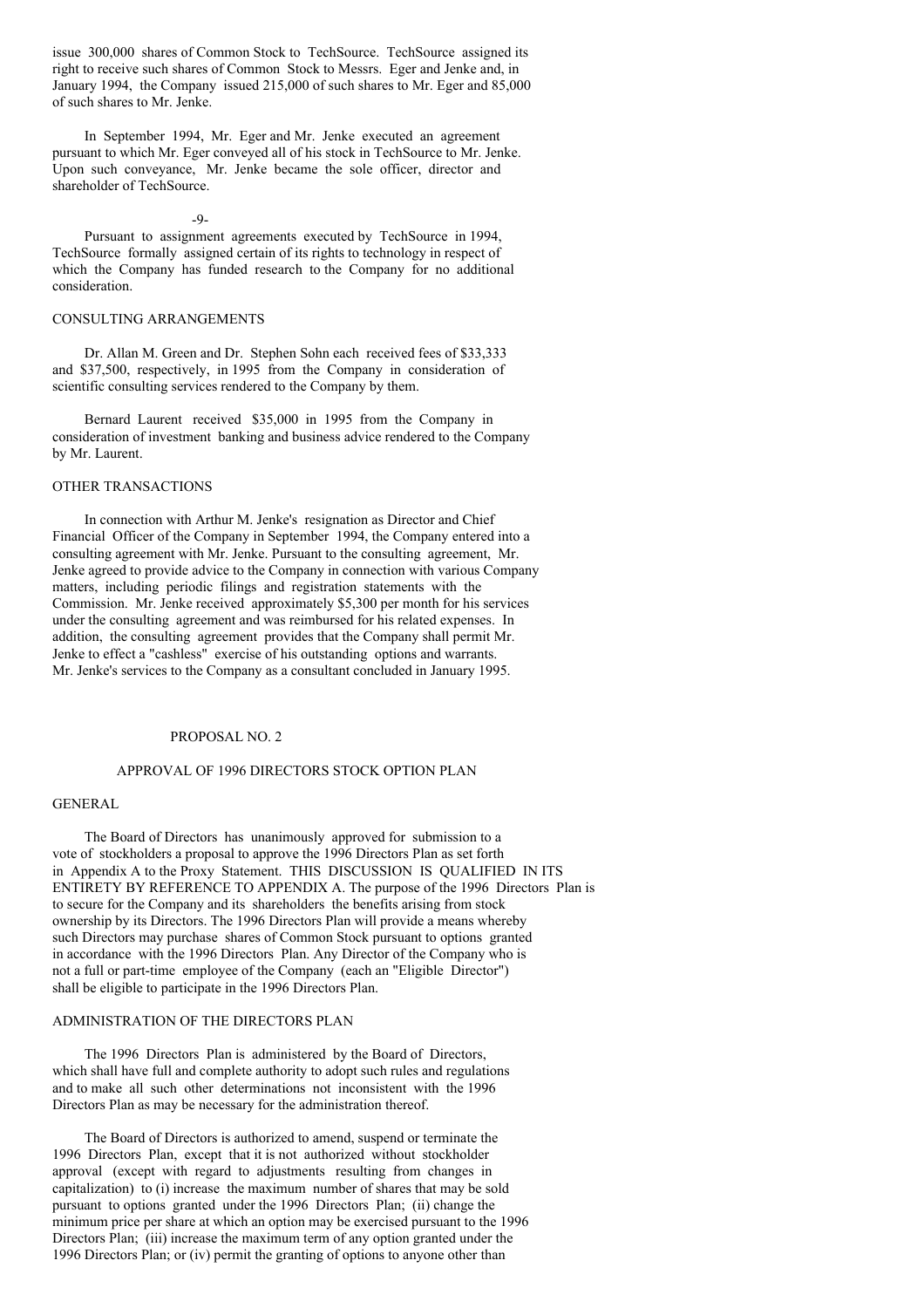$-10-$ 

Unless the 1996 Directors Plan is terminated earlier by the Board of Directors, it will terminate on May 2, 2006.

# COMMON STOCK SUBJECT TO THE 1996 DIRECTORS PLAN

The shares of Common Stock to be issued under the 1996 Directors Plan may be either authorized but unissued shares or reacquired shares. The number of shares of Common Stock available under the 1996 Directors Plan will be subject to adjustment to prevent dilution in the event of a stock split, combination of shares, stock dividend or certain other events. If an option granted under the 1996 Directors Plan, or any portion thereof, shall expire or terminate for any reason without having been exercised in full, the unpurchased shares of Common Stock covered by such option shall be available for future grants of options.

The 1996 Directors Plan, as proposed, would authorize the issuance of a maximum of 500,000 shares of Common Stock, subject to adjustment, pursuant to the exercise of options granted thereunder. As of the date hereof, no options to purchase Common Stock have been granted pursuant to the 1996 Directors Plan.

#### GRANT OF OPTIONS

Subject to stockholder approval, each incumbent Eligible Director on June 30, 1996 shall receive the grant of an option to purchase 15,000 shares of Common Stock on such date. Subject to stockholder approval, each Eligible Director elected after June 30, 1996 shall receive the grant of an option to purchase 25,000 shares of Common Stock on the date such Eligible Director is first elected as a member of the Board of Directors. To the extent that shares of Common Stock remain available for the grant of options under the 1996 Directors Plan, on January 1st of each year commencing January 1, 1997, each Eligible Director shall be granted an option to purchase 15,000 shares of Common Stock.

#### VESTING OF OPTIONS

Options granted under the 1996 Directors Plan are exercisable at such time or times and subject to such terms and conditions as shall be determined by the Board of Directors at grant; PROVIDED, HOWEVER, that in the case of an Eligible Director's death or Permanent Disability (as defined in the 1996 Directors Plan), the options held thereby will become immediately exercisable, unless a longer vesting period is otherwise determined by the Board of Directors at grant. The Board of Directors may waive any installment exercise provision at any time in whole or in part based on performance and/or such other factors as the Board of Directors may determine in its sole discretion; PROVIDED, HOWEVER, that no option shall be exercisable until at least six months have elapsed from the date of grant and, PROVIDED, FURTHER, that no option shall be exercisable until stockholder approval of the 1996 Directors Plan shall have been obtained.

#### OPTION PRICE

The exercise price of each option shall be the Fair Market Value (as hereinafter defined) for each share of Common Stock subject to an option. Fair Market Value means the closing sale price of publicly-traded shares of Common Stock as quoted on the national exchange on which shares of common stock are listed (if such shares are so listed) or on the Nasdaq Stock Market System (if the shares are regularly quoted on the Nasdaq Stock Market System) on the date of grant of any option or on the next preceding date on which shares of Common Stock are traded if no shares were traded on the date of grant. If the Common Stock is not quoted on a national exchange or the Nasdaq Stock Market System, Fair Market Value shall be deemed to be the average of the high bid and low asked prices of publicly-traded shares of Common Stock in the over-the-counter market on the date of grant, or the next preceding date on which such prices were recorded, if no shares were traded on the date of grant or, if such bid and asked prices shall not be available, as reported by any nationally recognized quotation service selected by the Company.

# TERM OF OPTIONS

-11-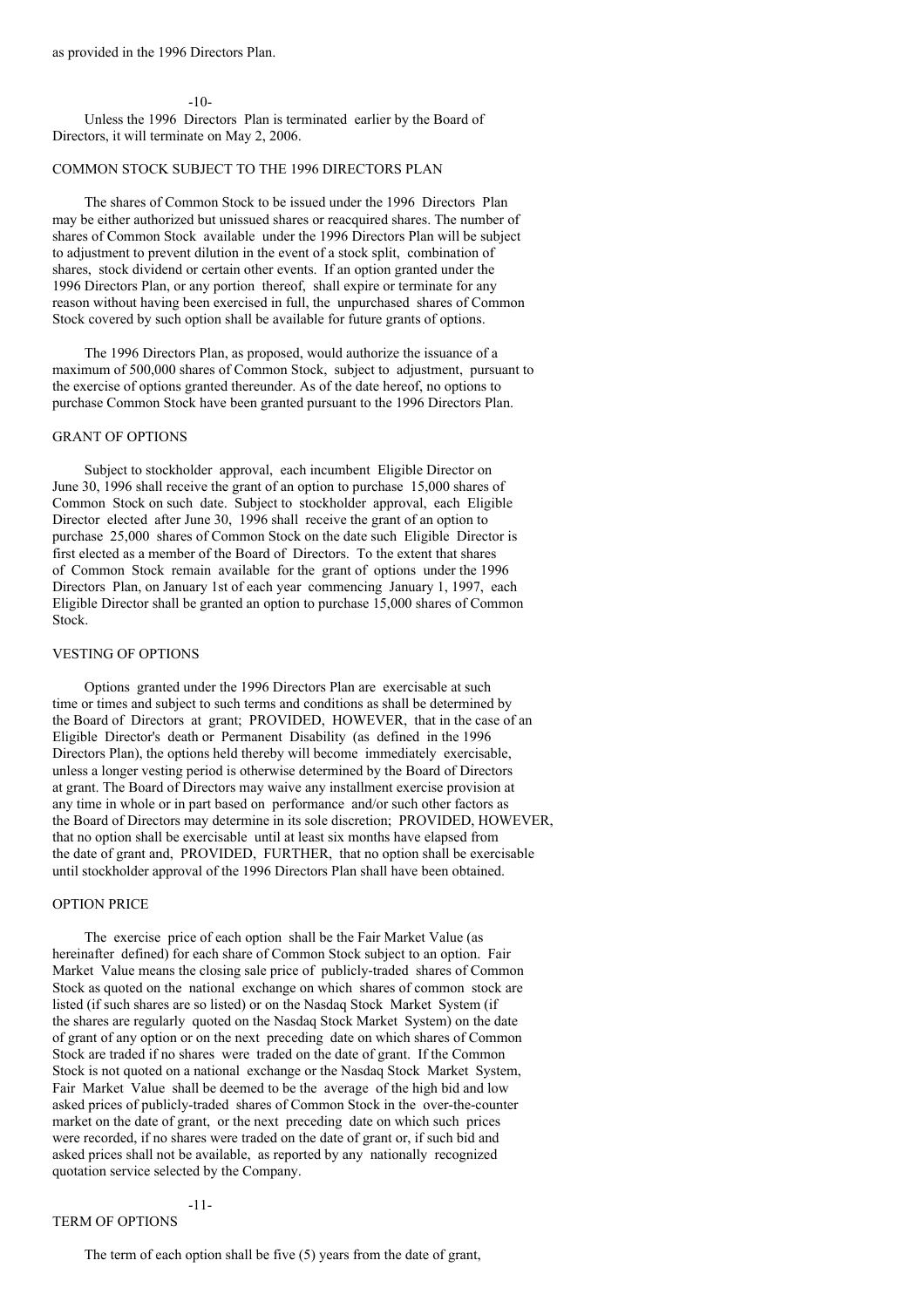subject to early termination by the Board of Directors. The 1996 Directors Plan also provides for the earlier termination of options in the event a Director's membership on the Board of Directors terminates.

### TRANSFERABILITY; TERMINATION OF DIRECTORSHIP

All options granted under the 1996 Directors Plan are non-transferable and non-assignable except by will or by the laws of decent and distribution and may be exercised during an Eligible Director's lifetime only by such Eligible Director, his guardian or legal representative. If an Eligible Director's membership on the Board of Directors terminates for any reason, including death of such Eligible Director, an option held on the date of termination may be exercised in whole or in part at any time within one year after the date of such termination (but in no event after the term of such option expires) and shall thereafter terminate.

## REGISTRATION OF SHARES

The Company plans to file a registration statement under the Securities Act of 1933, as amended (the "Securities Act"), with respect to the shares of Common Stock issuable pursuant to the 1996 Directors Plan subsequent to the approval by the Company's stockholders.

### REQUIRED VOTE

The affirmative vote of the holders of a majority of the shares of Common Stock present, in person or by proxy, is required for approval of the 1996 Directors Plan.

# THE BOARD OF DIRECTORS RECOMMENDS A VOTE FOR APPROVAL OF THE 1996 DIRECTORS PLAN

### PROPOSAL NO. 3

# APPROVAL OF AMENDMENT TO 1993 STOCK OPTION PLAN

The Board of Directors of the Company has unanimously approved for submission to a vote of the shareholders a proposal to amend the 1993 Stock Option Plan to increase the number of shares reserved for issuance pursuant to the exercise of options granted thereunder from 500,000 shares of Common Stock to 1,000,000 shares of Common Stock (the "Amendment"). The purposes of the 1993 Stock Option Plan are to attract and retain the best available personnel for positions of responsibility within the Company, to provide additional incentives to employees of the Company and to promote the success of the Company's business through the grant of options to purchase Common Stock. Each option granted pursuant to the 1993 Stock Option Plan shall be designated at the time of grant as either an "incentive stock option" or as a "non-qualified option."

The 1993 Stock Option Plan, as proposed to be amended, would authorize the issuance of a maximum of 1,000,000 shares of Common Stock pursuant to the exercise of options granted thereunder. As of the date hereof, stock options to purchase all of the 500,000 shares of Common Stock available under the 1993 Stock Option Plan have been granted to officers and employees of the Company. Options to purchase a total of \_\_\_\_\_\_\_\_ shares of Common Stock under the 1993 Stock Option Plan have been exercised through the date hereof.

# -12- ADMINISTRATION OF THE PLAN

The 1993 Stock Option Plan is administered by the Stock Option Committee of the Board of Directors, which determines to whom, among those eligible, and the time or times at which options, will be granted, the number of shares to be subject to options the duration of options, any conditions to the exercise of options, and the manner in a price at which options may be exercised. In making such determinations, the Stock Option Committee may take into account the nature and period of service of eligible employees, their level of compensation, their past, present and potential contributions to the Company and such other factors as the Stock Option Committee in its discretion deems relevant.

The Stock Option Committee is authorized to amend, suspend or terminate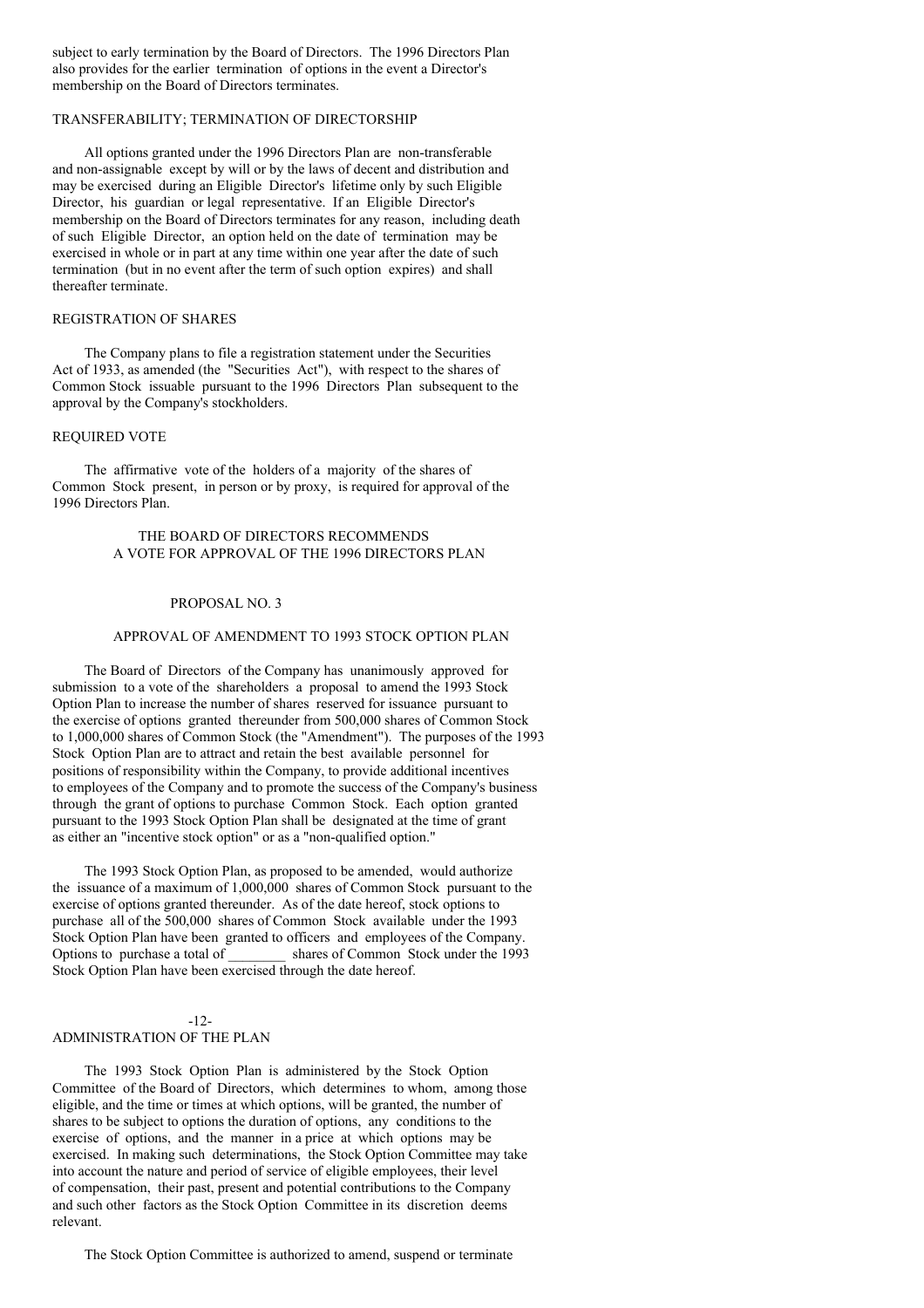the 1993 Stock Option Plan, except that it is not authorized without stockholder approval (except with regard to adjustments resulting from changes in capitalization) to (i) increase the maximum number of shares that may be issued pursuant to the exercise of options granted under the 1993 Stock Option Plan; (ii) permit the grant of an incentive stock option under the 1993 Stock Option Plan with an option price less than 100% of the fair market value of the shares at the time such option is granted; (iii) change the eligibility requirements for participation in the 1993 Stock Option Plan; (iv) extend the term of any option or the period during which any option may be granted under the 1993 Stock Option Plan; or (v) decrease an option exercise price (although an option may be cancelled and a new option granted at a lower exercise price).

Unless the 1993 Stock Option Plan is terminated by the Stock Option Committee, it will terminate on August 30, 2003.

## OPTION PRICE

The exercise price of each option is determined by the Stock Option Committee, but may not be less than 100% of the fair market value of the shares of Common Stock covered by the option on the date the option is granted, in the case of an incentive stock option, nor less than 85% of the fair market value of the shares of Common Stock covered by the option on the date the option is granted, in the case of a non-qualified stock option. If an incentive stock option is to be granted to an employee who owns over 10% of the total combined voting power of all classes of Company's stock, then the exercise price may not be less than 110% of the fair market value of the Common Stock covered by the option on the date the option is granted.

### TERMS OF OPTIONS

Unless otherwise provided in the Stock Option Agreement, the term of each option shall be five (5) years from the date of grant, provided that the maximum term of each option shall be 10 years. Options granted to an employee who owns over 10% of the total combined voting power of all classes of stock of the Company shall expire not more than five years after the date of grant. The 1993 Stock Option Plan provides for the earlier expiration of options of a participant in the event of certain terminations of employment.

#### REGISTRATION OF SHARES

The Company has filed a registration statement under the Securities Act with respect to 500,000 shares of Common Stock issuable pursuant to the 1993 Stock Option Plan. The Company intends to file an additional registration statement under the Securities Act with respect to the additional 500,000 shares of Common Stock issuable pursuant to the Amendment subsequent to the Amendment's approval by the Company's stockholders.

### -13-

#### REQUIRED VOTE

The affirmative vote of the holders of a majority of the shares of the Common Stock present, in person or by proxy, is required by approval of the Amendment to the 1993 Stock Option Plan. If the Amendment is approved, the first sentence of Section 3 of the 1993 Stock Option Plan captioned "Common Stock Subject to the Plan" will read as follows:

"Subject to the provisions of Section 11 of the Plan, the maximum aggregate number of shares which may be optioned and sold under the Plan is One Million (1,000,000) Shares of Common Stock."

### THE BOARD OF DIRECTORS RECOMMENDS A VOTE FOR APPROVAL OF THE PROPOSAL TO AMEND THE 1993 STOCK OPTION PLAN

#### PROPOSAL NO. 4

#### INCREASE AUTHORIZED COMMON STOCK

The Board of Directors recommends an amendment to the Company's Certificate of Incorporation to increase the number of authorized shares of Common Stock from twenty million (20,000,000) shares to thirty million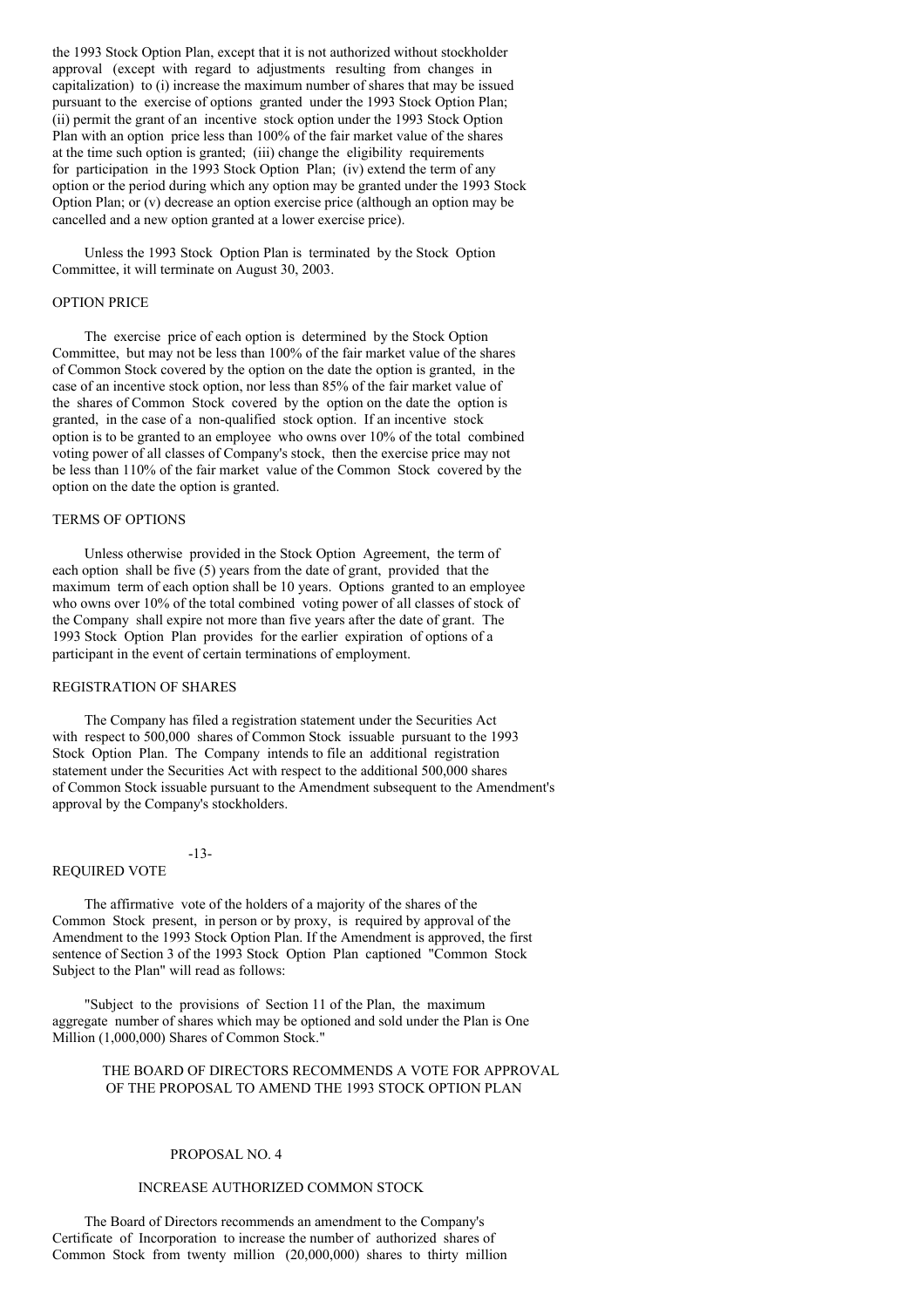(30,000,000) shares. No increase is proposed in the currently authorized number of shares of the Company's Preferred Stock. If approved by the stockholders, the first sentence of Article Four of the Company's Certificate of Incorporation would be amended to provide as follows:

"Fourth: The total number of shares of stock that the Corporation shall have authority to issue is (i) thirty million (30,000,000) shares of Common Stock, \$0.01 par value per share ("Common Stock"), and (ii) three million (3,000,000) shares of Preferred Stock, \$0.01 par value per share ("Preferred Stock").

The Company is currently authorized to issue 20,000,000 shares of Common Stock. As of May 13, 1996, the record date for the Annual Meeting, shares of Common Stock were issued and outstanding, and an additional shares of Common Stock were reserved for issuance upon exercise of outstanding stock options held by the Company's officers, Directors and employees and for options that may be granted in the future under the 1993 Stock Option Plan and the 1996 Directors Plan.

The Board of Directors of the Company believes that it is advisable and in the best interests of the Company to have available authorized but unissued shares of Common Stock in an amount adequate to provide for the future needs of the Company. The additional shares will be available for issuance from time to time by the Company in the discretion of the Board of Directors, normally without further stockholder action (except as may be required for a particular transaction by applicable law, requirements of regulatory agencies or by stock exchange rules), for any proper corporate purpose including, among other things, future acquisitions of property or securities of other corporations, stock dividends, stock splits, convertible debt financing and equity financings. No stockholder of the Company would have any preemptive rights regarding future issuance of any shares of Common Stock.

The Company has no present plans, understandings or agreements for the issuance or use of the proposed additional shares of Common Stock. However, the Board of Directors believes that if an increase in the authorized number of shares of Common Stock were to be postponed until a specific need arose, the delay and expense incident to obtaining the approval of the Company's stockholders at that time could significantly impair the Company's ability to meet financing requirements or other objectives.

Issuing additional shares of Common Stock may have the effect of diluting the stock ownership of persons seeking to obtain control of the Company. Although the Board of Directors has no present intention of doing so,

#### -14-

the Company's authorized but unissued Common Stock and Preferred Stock could be issued in one or more transactions that would make more difficult or costly, and less likely, a takeover of the Company. The proposed amendment to the Company's Certificate of Incorporation is not being recommended in response to any specific effort of which the Company is aware to obtain control of the Company, nor is the Board of Directors currently proposing to stockholders any anti-takeover measures.

The affirmative vote of the holders of a majority of outstanding shares of Common Stock is required for approval of the proposal to amend the Company's Certificate of Incorporation to increase the number of authorized shares of Common Stock.

### THE BOARD OF DIRECTORS RECOMMENDS A VOTE FOR APPROVAL OF THE PROPOSAL TO AMEND THE COMPANY'S CERTIFICATE OF INCORPORATION

#### PROPOSAL NO. 5

#### RATIFICATION OF SELECTION OF AUDITORS

The Board of Directors has appointed Ernst & Young LLP to be the independent auditors of the Company for the fiscal year ending December 31, 1995. Although the selection of auditors does not require ratification, the Board of Directors has directed that the appointment of Ernst  $&$  Young LLP be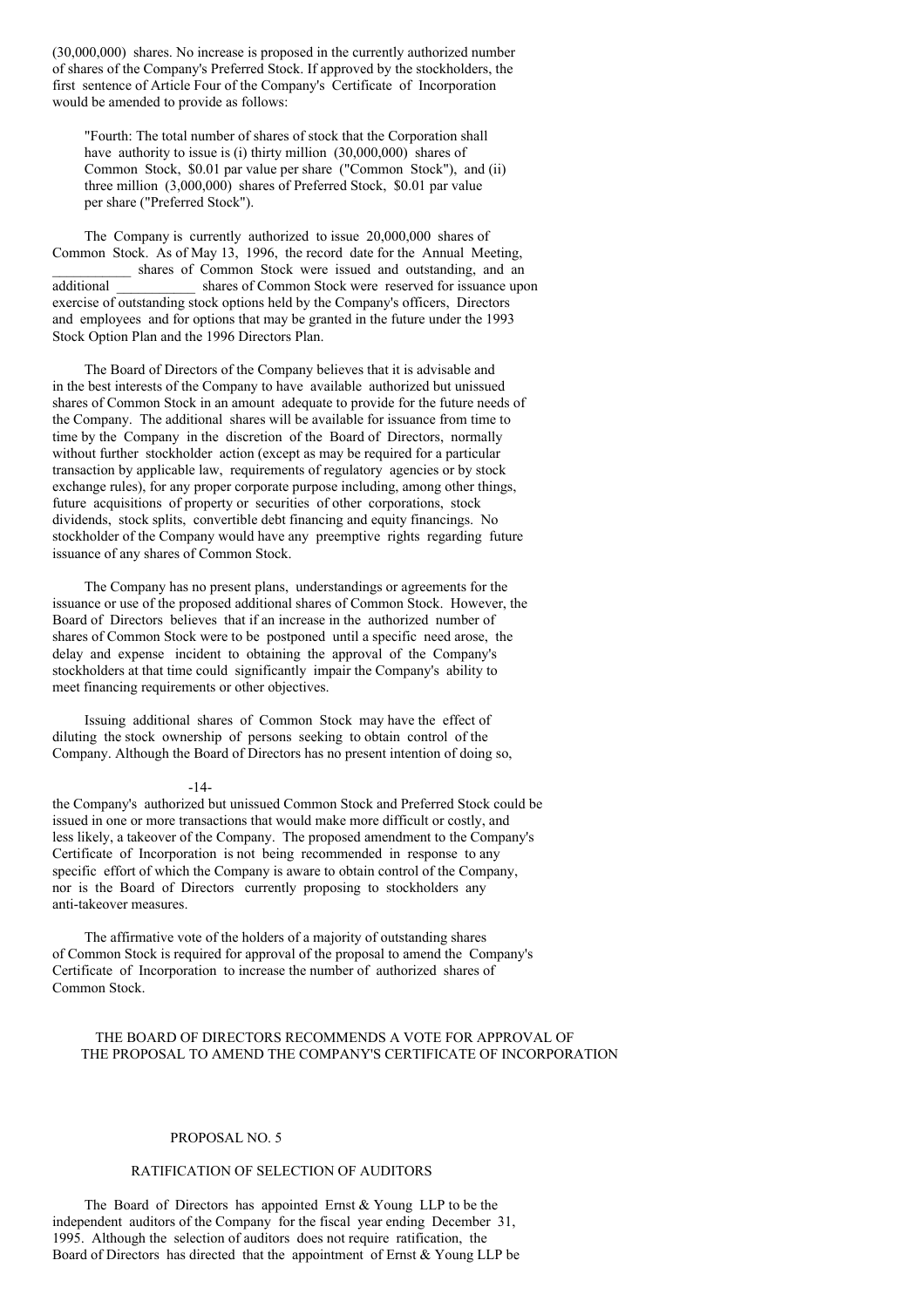submitted to stockholders for ratification. If stockholders do not ratify the appointment of Ernst & Young LLP, the Board of Directors will consider the appointment of other certified public accountants. A representative of Ernst  $\&$ Young LLP is expected to be available at the Annual Meeting to make a statement if such representative desires to do so and to respond to appropriate questions.

The affirmative vote of the holders of a majority of the Common Stock present, in person or by proxy, is required for ratification of the appointment of Ernst & Young LLP as independent auditors of the Company.

THE BOARD OF DIRECTORS RECOMMENDS A VOTE FOR RATIFICATION OF THE SELECTION OF ERNST & YOUNG LLP AS THE COMPANY'S INDEPENDENT AUDITORS.

# RESIGNATION OF INDEPENDENT PUBLIC ACCOUNTANTS

On January 10, 1995, KPMG Peat Marwick LLP ("KPMG") resigned as independent accountants to the Company. KPMG's accountant's report on the financial statements of the Company for the past two years did not contain an adverse opinion or a disclaimer of opinion and was not qualified or modified as to uncertainty, audit scope, or accounting principles, except that KPMG's report dated February 11, 1994 on the consolidated balance sheet as of December 31, 1993, and the consolidated statements of operations, stockholders' equity and cash flows for the years ended December 31, 1993 and 1992 and the period from October 17, 1986 (inception) to December 31, 1993 contained a separate paragraph stating that the Company's "recurring losses and net deficit position raise substantial doubt about its ability to continue as a going concern. Management's plans in regard to these matters are described in Note 8. The financial statements do not include any adjustments that might result from the outcome of this uncertainty." There were no disagreements on any matter of accounting principles or practices, financial statement disclosure or auditing scope or procedure, which disagreements, if not resolved to the satisfaction of KPMG, would have caused it to make reference to the subject matter of the disagreements in connection with its reports.

#### -15-

On March 2, 1995, Ernst & Young LLP was engaged as the new independent accountants to the Company. The change in accountants was approved by the Board of Directors of the Company.

#### STOCKHOLDER PROPOSALS

To the extent required by law, any stockholder proposal intended for presentation at next year's annual stockholders' meeting must be received at the Company's principal executive offices prior to February 28, 1997.

### OTHER MATTERS

So far as it is known, there is no business other than that described above to be presented for action by the stockholders at the forthcoming Annual Meeting, but it is intended that Proxies will be voted upon any other matters and proposals that may legally come before the Annual Meeting, or any adjustments thereof, in accordance with the discretion of the persons named therein.

The Annual Report on Form 10-KSB for the fiscal year ended December 31, 1995, including financial statements, has been mailed to stockholders with this Proxy Statement. If, for any reason, you did not receive your copy of the Annual Report, please advise the Company and a copy will be sent to you.

By Order of the Board of Directors

#### GEORGE LOMBARDI **SECRETARY**

Dated: New York, New York May , 1996

APPENDIX A TO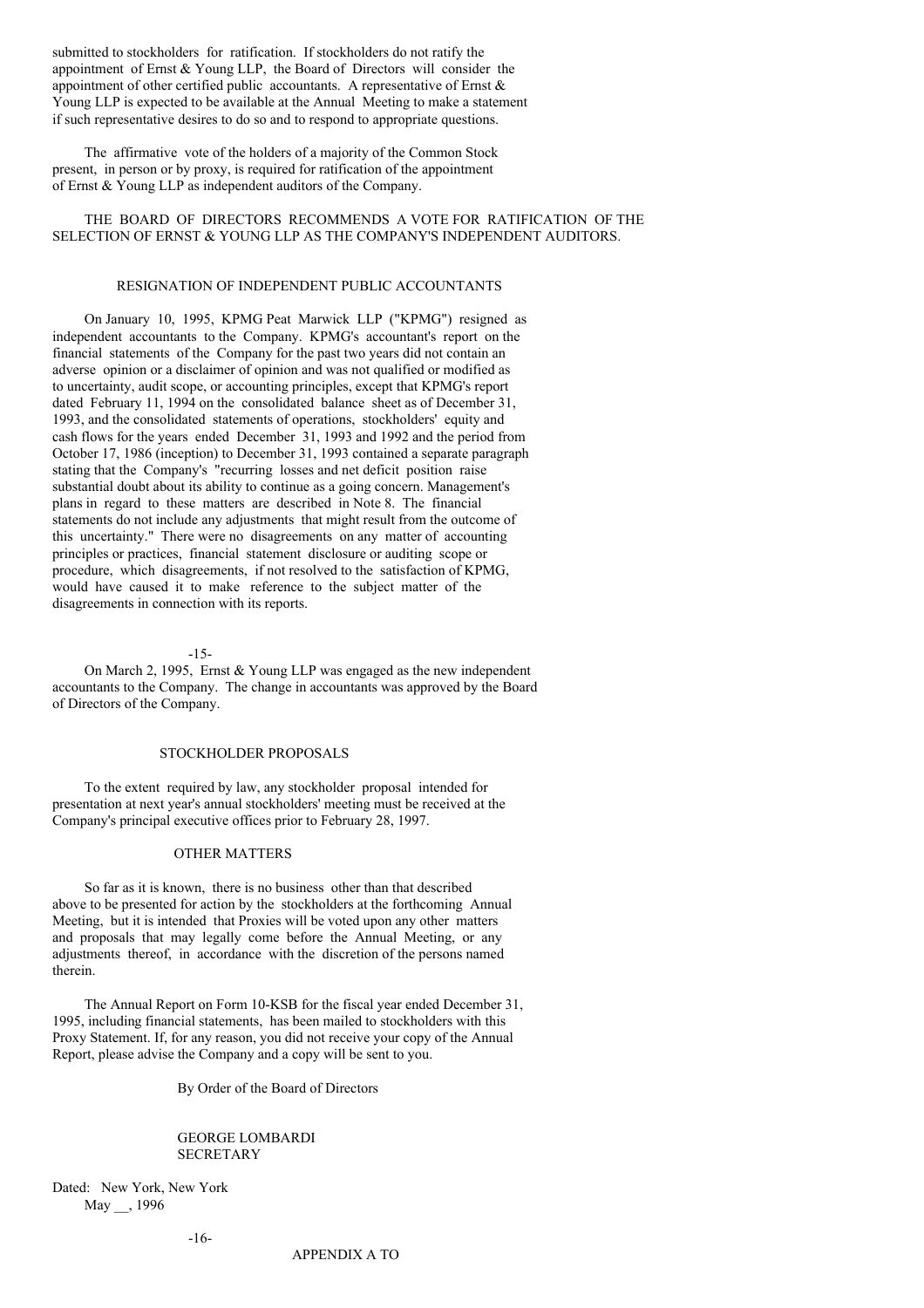### PROXY STATEMENT

# SHEFFIELD MEDICAL TECHNOLOGIES INC.

# 1996 DIRECTORS STOCK OPTION PLAN

### ARTICLE I

#### **PURPOSE**

The purpose of the Sheffield Medical Technologies Inc. 1996 Directors Stock Option Plan (the "Plan") is to secure for Sheffield Medical Technologies Inc. and its stockholders the benefits arising from stock ownership by its Directors. The Plan will provide a means whereby such Directors may purchase shares of the common stock, \$.01 par value, of Sheffield Medical Technologies Inc. pursuant to options granted in accordance with the Plan.

### ARTICLE II

#### **DEFINITIONS**

The following capitalized terms used in the Plan shall have the respective meanings set forth in this Article:

2.1 "AMEX" shall mean the American Stock Exchange.

2.2 "Board" shall mean the Board of Directors of Sheffield Medical Technologies Inc.

2.3 "Code" shall mean the Internal Revenue Code of 1986, as amended.

2.4 "Company" shall mean Sheffield Medical Technologies Inc. and any of its Subsidiaries.

2.5 "Director" shall mean any person who is a member of the Board of Directors of the Company.

2.6 "Eligible Director" shall be any Director who is not a full or part-time Employee of the Company.

2.7 "Exchange Act" shall mean the Securities Exchange Act of 1934, as amended.

### A-1

2.8 "Exercise Price" shall mean the price per Share at which an Option may be exercised.

2.9 "Fair Market Value" shall mean the closing price of publicly traded Shares on the national securities exchange on which Shares are listed (if the Shares are so listed) or on the Nasdaq Stock Market System (if the Shares are regularly quoted on the Nasdaq Stock Market System), or, if not so listed or regularly quoted, the average of the closing bid and asked prices of publicly traded Shares in the over-the-counter market, or, if such bid and asked prices shall not be available, as reported by any nationally recognized quotation service selected by the Board.

2.10 "Grant Date" shall mean the Initial Grant Date and any Subsequent Grant Date.

2.11 "Initial Grant Date" shall mean June 30, 1996 with respect to each Eligible Director that is a member of the Board on such date.

2.12 "New Director Grant Date" shall mean, with respect to an Eligible Director first elected a member of the Board after June 30, 1996, the date such Eligible Director is first elected a member of the Board.

2.13 "Option" shall mean an Option to purchase Shares granted pursuant to the Plan.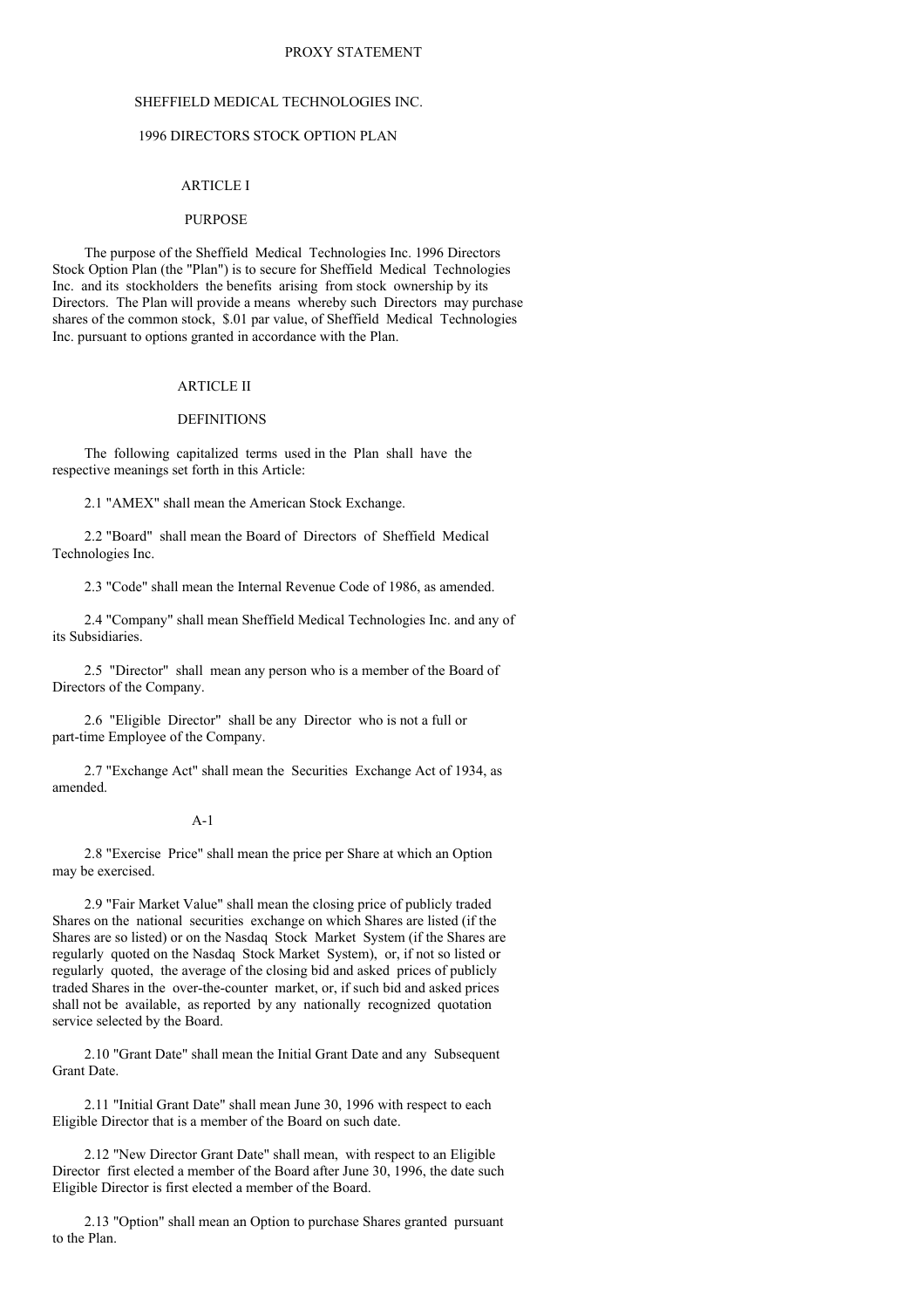2.14 "Option Agreement" shall mean the written agreement described in Article VI herein.

2.15 "Permanent Disability" shall mean the condition of an Eligible Director who is unable to participate as a member of the Board by reason of any medically determined physical or mental impairment that can be expected to result in death or which can be expected to last for a continuous period of not less than 12 months.

2.16 "Purchase Price" shall be the Exercise Price multiplied by the number of whole Shares with respect to which an Option may be exercised.

2.17 "Securities Act" shall mean the Securities Act of 1933, as amended.

2.18 "Shares" shall mean shares of common stock, \$.01 par value, of the Company.

2.19 "Subsequent Grant Date" shall mean any Grant Date other than the Initial Grant Date.

2.20 "Subsidiaries" shall have the meaning provided in Section 425(f) of the Code.

### A-2

#### ARTICLE III

# ADMINISTRATION

3.1 GENERAL. The Plan shall be administered by the Board in accordance with the express provisions of the Plan.

3.2 POWERS OF THE BOARD. The Board shall have full and complete authority to adopt such rules and regulations and to make all such other determinations not inconsistent with the Plan as may be necessary for the administration of the Plan.

### ARTICLE IV

#### SHARES SUBJECT TO PLAN

Subject to adjustment in accordance with Article IX, an aggregate of 500,000 Shares is reserved for issuance under the Plan. Shares sold under the Plan may be either authorized but unissued Shares or reacquired Shares. If an Option, or any portion thereof, shall expire or terminate for any reason without having been exercised in full, the unpurchased Shares covered by such Option shall be available for future grants of Options.

#### ARTICLE V

#### GRANTS

5.1 INITIAL GRANTS. On June 30, 1996, each Eligible Director on such date shall receive the grant of an Option to purchase 15,000 Shares. If an Eligible Director is granted an option under the Plan prior to the date of approval of the Plan by the Company's stockholders, such option shall not become effective until the Company's stockholders approve the Plan.

5.2 NEW DIRECTOR GRANTS. To the extent that Shares remain available for the grant of Options under the Plan, on the New Director Grant Date with respect to an Eligible Director, such Eligible Director shall receive the grant of an Option to purchase 25,000 Shares.

5.3 SUBSEQUENT GRANTS. To the extent that Shares remain available for the grant of Options under the Plan, on January 1 of each year commencing January 1, 1997, each Eligible Director shall be granted an Option to purchase 15,000 Shares.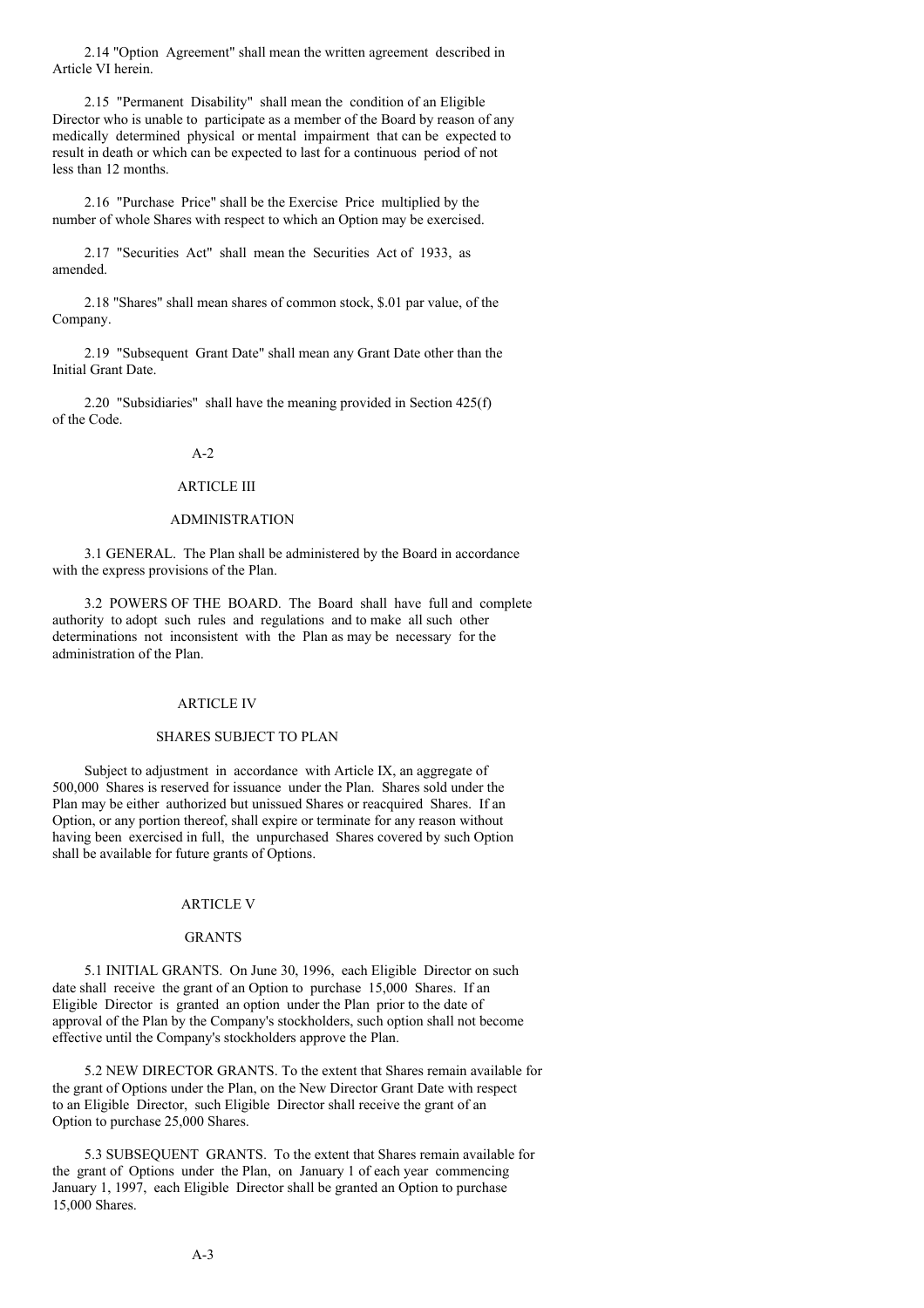5.4 ADJUSTMENT OF GRANTS. The number of Shares set forth in Section 5.1, 5.2 and 5.3 as to which Options shall be granted shall be subject to adjustment as provided in Section 9.1 hereof.

5.5 COMPLIANCE WITH RULE 16b-3. The terms for the grant of Options to an Eligible Director may only be changed if permitted under Rule 16b-3 under the Exchange Act and, accordingly, the formula for the grant of Options may not be changed or otherwise modified more than once in any six month period, other than to comport with changes in the Code, the Employee Retirement Income Security Act, or the rules and regulations thereunder.

# **ARTICLE VI**

# TERMS OF OPTION

Each Option shall be evidenced by a written Option Agreement executed by the Company and the Eligible Director which shall specify the Grant Date, the number of Shares subject to the Option, the Exercise Price and shall also include or incorporate by reference the substance of all of the following provisions and such other provisions consistent with the Plan as the Board may determine.

6.1 TERM. The term of each Option shall be 5 years from the Grant Date thereof, subject to earlier termination in accordance with Articles VI and X.

6.2 RESTRICTION ON EXERCISE. Options shall be exercisable at such time or times and subject to such terms and conditions as shall be determined by the Board at grant; provided, however, that in the case of the Eligible Director's death or Permanent Disability, the Options held by him will become immediately exercisable, unless a longer vesting period is otherwise determined by the Board at grant. The Board may waive any installment exercise provision at any time in whole or in part based on performance and/or such other factors as the Board may determine in its sole discretion; provided, however, that no Option shall be exercisable until at least than six months have elapsed from the Grant Date and, provided, further, that no Option will be exercisable until the requisite approval of the Plan by the Company's stockholders shall have been obtained.

6.3 EXERCISE PRICE. The Exercise Price for each Share subject to an Option shall be the Fair Market Value of the Share as determined in Section 2.9 herein.

6.4 MANNER OF EXERCISE. An Option shall be exercised in accordance with its terms, by delivery of a written notice of exercise to the Company and payment of the full purchase price of the Shares being purchased. An Eligible Director may exercise an Option with respect to all or less than all of the Shares for which the Option may then be exercised, but an Eligible Director must exercise the Option in full Shares.

#### $A-4$

6.5 PAYMENT. The Purchase Price of Shares purchased pursuant to an Option or portion thereof, may be paid:

(a) in United States Dollars, in cash or by check, bank draft or money order payable to the Company; or

(b) at the discretion of the Board by delivery of Shares already owned by an Eligible Director with an aggregate Fair Market Value on the date of exercise equal to the Purchase Price, subject to the provisions of Section 16(b) of the Exchange Act; and

6.6 TRANSFERABILITY. No Option shall be transferable otherwise than by will or the laws of descent and distribution or pursuant to a qualified domestic relations order as defined by the Code or Title I of the Employee Retirement Income Security Act, or the rules thereunder. An Option shall be exercisable during the Eligible Director's lifetime only by the Eligible Director, his guardian or legal representative.

6.7 TERMINATION OF MEMBERSHIP ON THE BOARD. If an Eligible Director's membership on the Board terminates for any reason, an Option held on the date of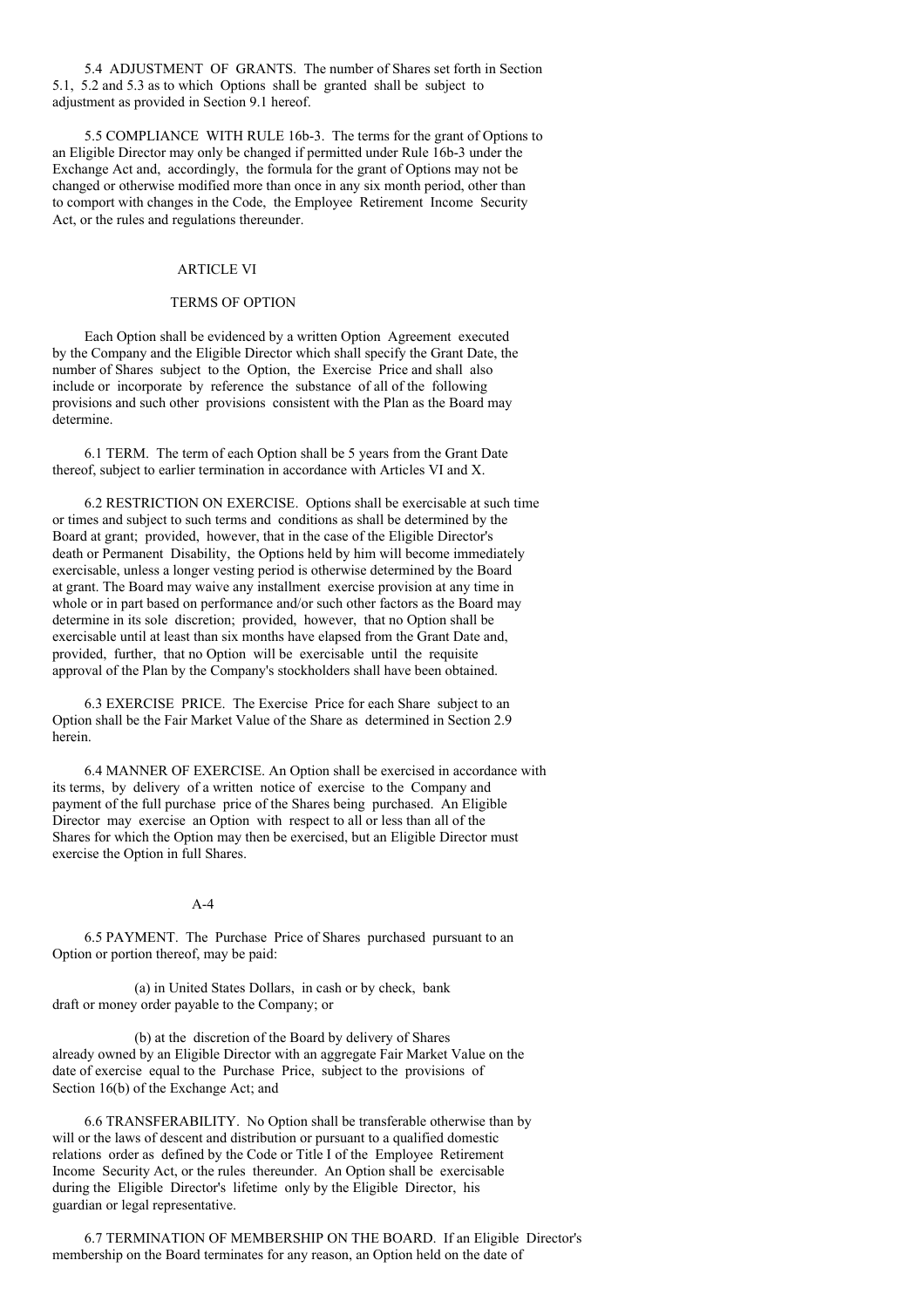termination may be exercised in whole or in part at any time within one (1) year after the date of such termination (but in no event after the term of the Option expires) and shall thereafter terminate.

### ARTICLE VII

### GOVERNMENT AND OTHER REGULATIONS

7.1 DELIVERY OF SHARES. The obligation of the Company to issue or transfer and deliver Shares for exercised Options under the Plan shall be subject to all applicable laws, regulations, rules, orders and approvals which shall then be in effect.

7.2 HOLDING OF STOCK AFTER EXERCISE OF OPTION. The Option Agreement shall provide that the Eligible Director, by accepting such Option, represents and agrees, for the Eligible Director and his permitted transferees hereunder that none of the Shares purchased upon exercise of the Option shall be acquired with a view to any sale, transfer or distribution of the Shares in violation of the Securities Act and the person exercising an Option shall furnish evidence satisfactory to that Company to that effect, including an indemnification of the Company in the event of any violation of the Act by such person. Notwithstanding the foregoing, the Company in its sole discretion may register under the Act the Shares issuable upon exercise of the Options under the Plan.

# A-5

# ARTICLE VIII

#### WITHHOLDING TAX

The Company may, in its discretion, require an Eligible Director to pay to the Company, at the time of exercise of an Option an amount that the Company deems necessary to satisfy its obligations to withhold federal, state or local income or other taxes (which for purposes of this Article includes an Eligible Director's FICA obligation) incurred by reason of such exercise. When the exercise of an Option does not give rise to the obligation to withhold federal income taxes on the date of exercise, the Company may, in its discretion, require an Eligible Director to place Shares purchased under the Option in escrow for the benefit of the Company until such time as federal income tax withholding is required on amounts included in the Eligible Director's gross income as a result of the exercise of an Option. At such time, the Company, in its discretion, may require an Eligible Director to pay to the Company an amount that the Company deems necessary to satisfy its obligation to withhold federal, state or local taxes incurred by reason of the exercise of the Option, in which case the Shares will be released from escrow upon such payment by an Eligible Director.

#### **ARTICLE IX**

#### ADJUSTMENTS

9.1 PROPORTIONATE ADJUSTMENTS. If the outstanding Shares are increased, decreased, changed into or exchanged into a different number or kind of Shares or securities of the Company through reorganization, recapitalization, reclassification, stock dividend, stock split, reverse stock split or other similar transaction, an appropriate and proportionate adjustment shall be made to the maximum number and kind of Shares as to which Options may be granted under the Plan. A corresponding adjustment changing the number or kind of Shares allocated to unexercised Options or portions thereof, which shall have been granted prior to any such change, shall likewise be made. Any such adjustment in the outstanding Options shall be made without change in the Purchase Price applicable to the unexercised portion of the Option with a corresponding adjustment in the Exercise Price of the Shares covered by the Option. Notwithstanding the foregoing, there shall be no adjustment for the issuance of Shares on conversion of notes, preferred stock or exercise of warrants or Shares issued by the Board for such consideration as the Board deems appropriate.

9.2 DISSOLUTION OR LIQUIDATION. Upon the dissolution or liquidation of the Company, or upon a reorganization, merger or consolidation of the Company with one or more corporations as a result of which the Company is not the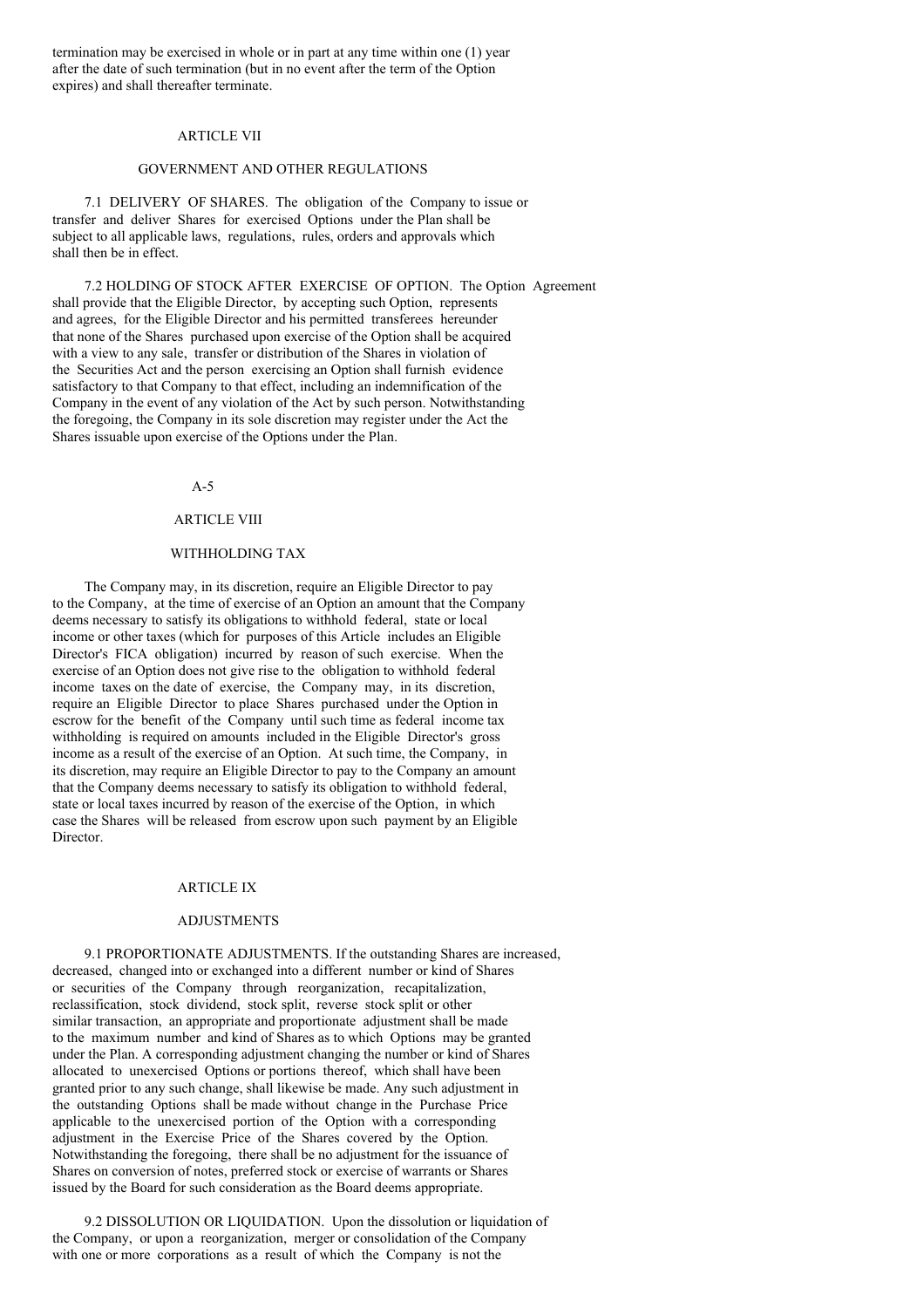surviving corporation, or upon a sale of substantially all of the property or more than 80% of the then outstanding Shares of the Company to another corporation, the Company shall give to each Eligible Director at the time of adoption of the plan for liquidation, dissolution, merger or sale either (1) a reasonable time thereafter within which to exercise the Option prior to the effective date of such liquidation or

#### A-6

dissolution, merger or sale, or (2) the right to exercise the Option as to an equivalent number of Shares of stock of the corporation succeeding the Company or acquiring its business by reason of such liquidation, dissolution, merger, consolidation or reorganization.

#### ARTICLE X

#### AMENDMENT OR TERMINATION OF PLAN

10.1 AMENDMENTS. The Board may at any time amend or revise the terms of the Plan, provided no such amendment or revision shall, unless appropriate approval of such amendment or revision by the Company's stockholders is obtained:

(a) increase the maximum number of Shares which may be sold pursuant to Options granted under the Plan, except as permitted under the provisions of Article IX;

(b) change the minimum Exercise Price set forth in Article VI;

(c) increase the maximum term of Options provided for in Article VI; or

(d) permit the granting of Options to anyone other than as provided in Article V.

10.2 TERMINATION. The Board at any time may suspend or terminate the Plan. The Plan, unless sooner terminated, shall terminate on the tenth (10th) anniversary of its adoption by the Board. Termination of the Plan shall not affect Options previously granted thereunder. No Option may be granted under the Plan while the Plan is suspended or after it is terminated.

10.3 CONSENT OF HOLDER. No amendment, suspension or termination of the Plan shall, without the consent of the holder of Options, alter or impair any rights or obligations under any Option theretofore granted under the Plan.

#### ARTICLE XI

#### MISCELLANEOUS PROVISIONS

11.1 PRIVILEGE OF STOCK OWNERSHIP. No Eligible Director entitled to exercise any Option granted under the Plan shall have any of the rights or privileges of a stockholder of the Company with respect to any Shares issuable upon exercise of an Option until certificates representing the Shares shall have been issued and delivered.

#### A-7

11.2 PLAN EXPENSES. Any expenses incurred in the administration of the Plan shall be borne by the Company.

11.3 USE OF PROCEEDS. Payments received from an Eligible Director upon the exercise of Options shall be used for general corporate purposes of the Company.

11.4 GOVERNING LAW. The Plan has been adopted under the laws of the State of New York. The Plan and all Options which may be granted hereunder and all matters related thereto, shall be governed by and construed and enforceable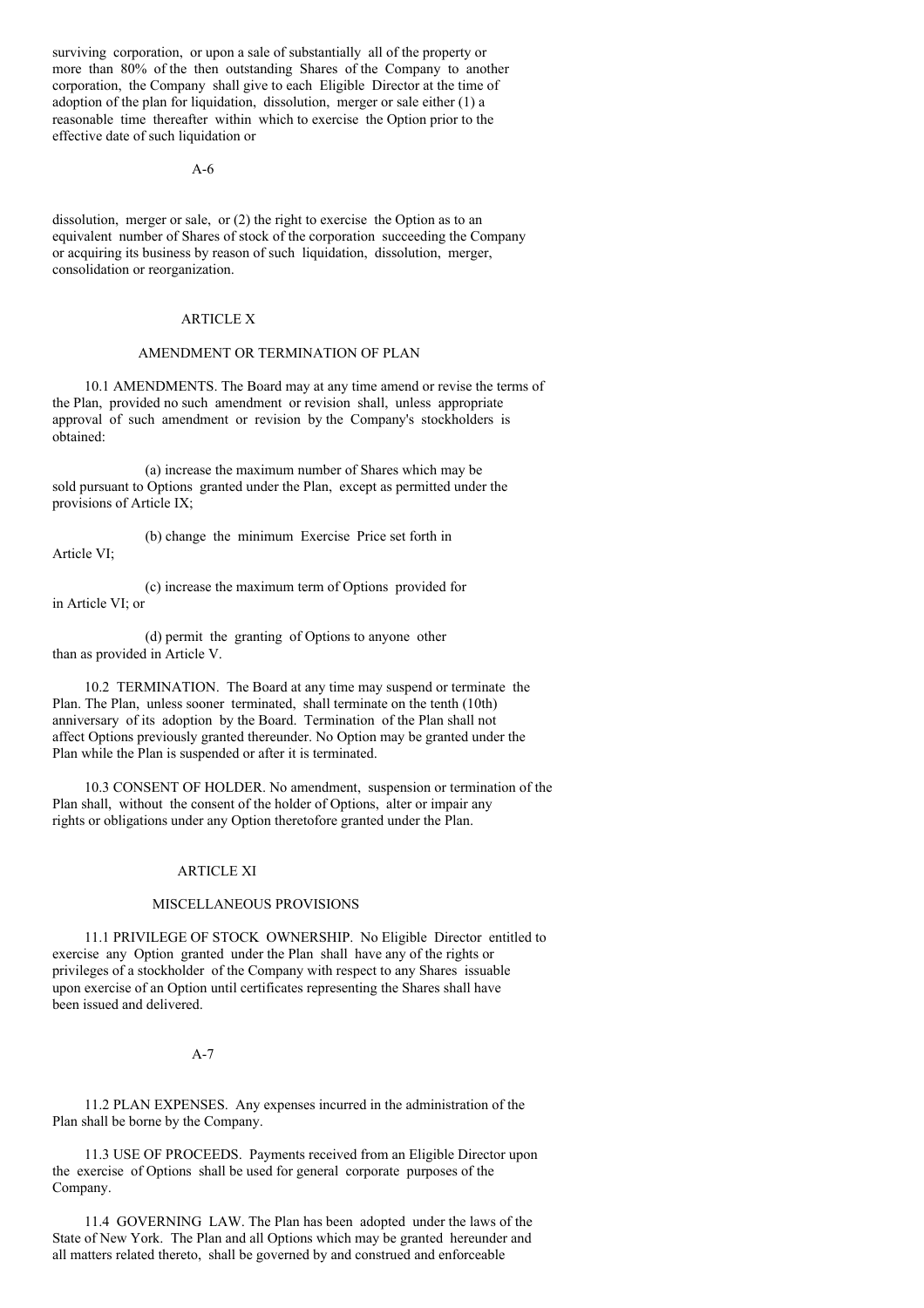in accordance with the laws of the State of New York as it then exists.

## ARTICLE XII

### STOCKHOLDER APPROVAL

The Plan is subject to approval of the Company's stockholders, at a duly held meeting of the Company's stockholders, within 12 months after the date the Board approves the Plan, by the affirmative vote of holders of a majority of the voting Shares of the Company represented in person or by proxy and entitled to vote at the meeting. Options may be granted, but not exercised, before such stockholder approval is obtained. If the stockholders fail to approve the Plan within the required time period, any Options granted under the Plan shall be void, and no additional Options may thereafter be granted.

A-8

### [PRELIMINARY PROXY MATERIALS]

## THIS PROXY IS SOLICITED ON BEHALF OF THE BOARD OF DIRECTORS OF

### SHEFFIELD MEDICAL TECHNOLOGIES INC.

### PROXY -- ANNUAL MEETING OF STOCKHOLDERS JUNE 20, 1996

The undersigned, a stockholder of Sheffield Medical Technologies Inc., a Delaware corporation (the "Company"), does hereby appoint Douglas R. Eger and George Lombardi, and each of them, the true and lawful attorneys and proxies with full power of substitution, for and in the name, place and stead of the undersigned, to vote all of the shares of Common Stock of the Company which the undersigned would be entitled to vote if personally present at the Annual Meeting of Stockholders of the Company to be held at The Drake Swiss Hotel, 440 Park Avenue at 56th Street, New York, New York 10022, on Thursday, June 20, 1996, at 10:00 a.m., local time, or at any adjournment or adjournments thereof.

The undersigned hereby instructs said proxies or their substitutes:

#### 1. ELECTION OF DIRECTORS:

To vote for the election of the following directors: Douglas R. Eger, Anthony B. Alphin, Jr., Dr. Stephen Sohn, Bernard Laurent and Michael Zeldin.

|                                                               | TO WITHHOLD     |  |                                        |  |  |
|---------------------------------------------------------------|-----------------|--|----------------------------------------|--|--|
|                                                               | AUTHORITY       |  | TO WITHHOLD AUTHORITY                  |  |  |
|                                                               |                 |  | TO VOTE FOR ANY INDIVIDUAL             |  |  |
|                                                               | FOR ALL         |  | NOMINEE(S), PRINT NAME(S)              |  |  |
| <b>FOR</b>                                                    | <b>NOMINEES</b> |  | <b>BELOW</b>                           |  |  |
|                                                               |                 |  |                                        |  |  |
|                                                               |                 |  |                                        |  |  |
|                                                               |                 |  |                                        |  |  |
|                                                               |                 |  |                                        |  |  |
|                                                               |                 |  |                                        |  |  |
|                                                               |                 |  |                                        |  |  |
|                                                               |                 |  |                                        |  |  |
|                                                               |                 |  |                                        |  |  |
| 2. 1996 DIRECTORS STOCK OPTION PLAN:                          |                 |  |                                        |  |  |
|                                                               |                 |  |                                        |  |  |
| To vote for approval of the 1996 Directors Stock Option Plan. |                 |  |                                        |  |  |
|                                                               |                 |  |                                        |  |  |
| FOR                                                           |                 |  | <b>ABSTAIN</b>                         |  |  |
|                                                               |                 |  | TO VOTE <b>TABLE</b><br><b>AGAINST</b> |  |  |